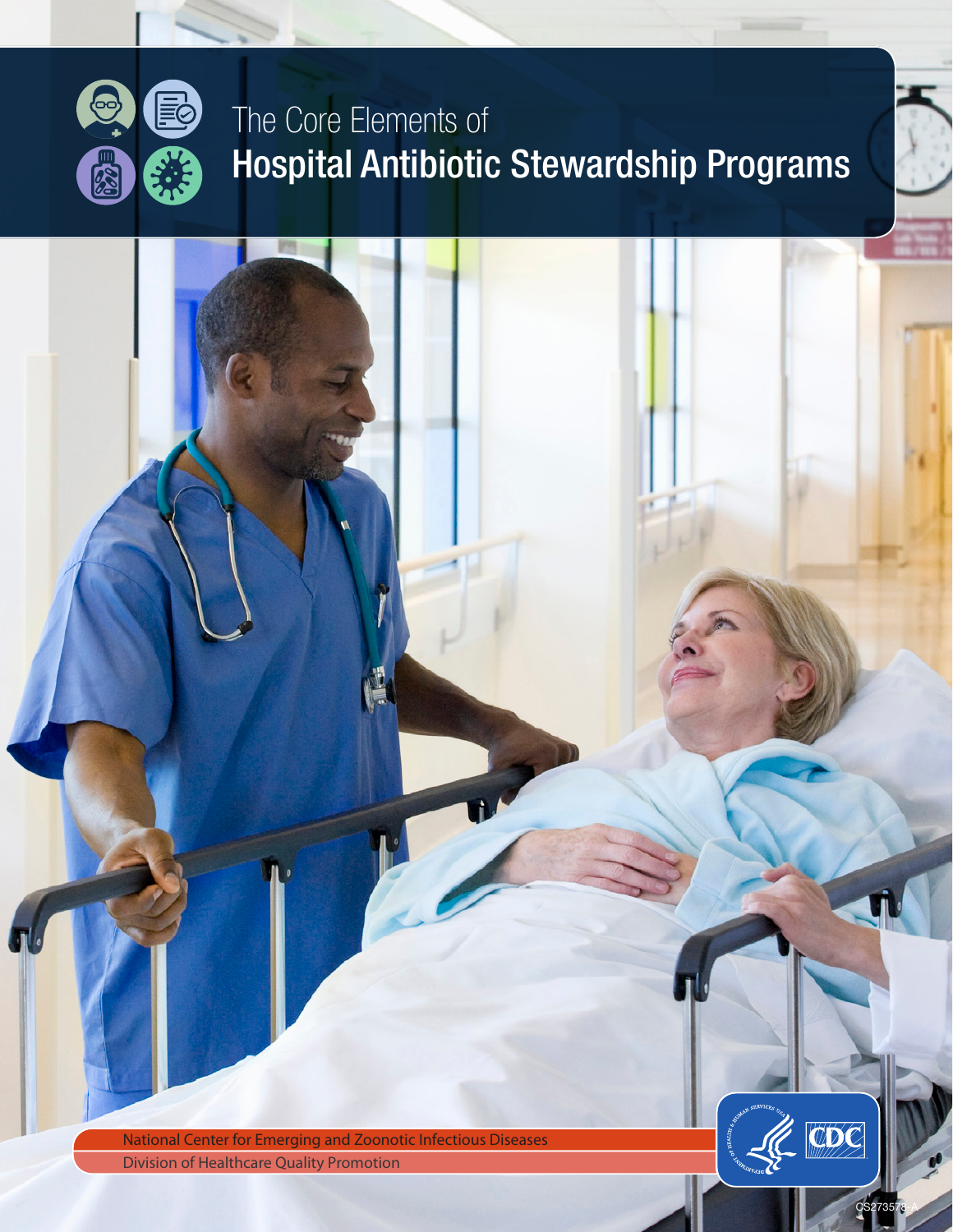*Core Elements of Hospital Antibiotic Stewardship Programs* is a publication of The National Center for Emerging and Zoonotic Infectious Diseases within the Centers for Disease Control and Prevention.

Centers for Disease Control and Prevention Thomas R. Frieden, MD, MPH, Director

National Center for Emerging and Zoonotic Infectious Diseases Beth P. Bell, MD, MPH, Director

Suggested citation:

CDC. Core Elements of Hospital Antibiotic Stewardship Programs. Atlanta, GA: US Department of Health and Human Services, CDC; 2014. Available at [http://www.cdc.gov/getsmart/healthcare/](http://www.cdc.gov/getsmart/healthcare/implementation/core-elements.html) [implementation/core-elements.html](http://www.cdc.gov/getsmart/healthcare/implementation/core-elements.html).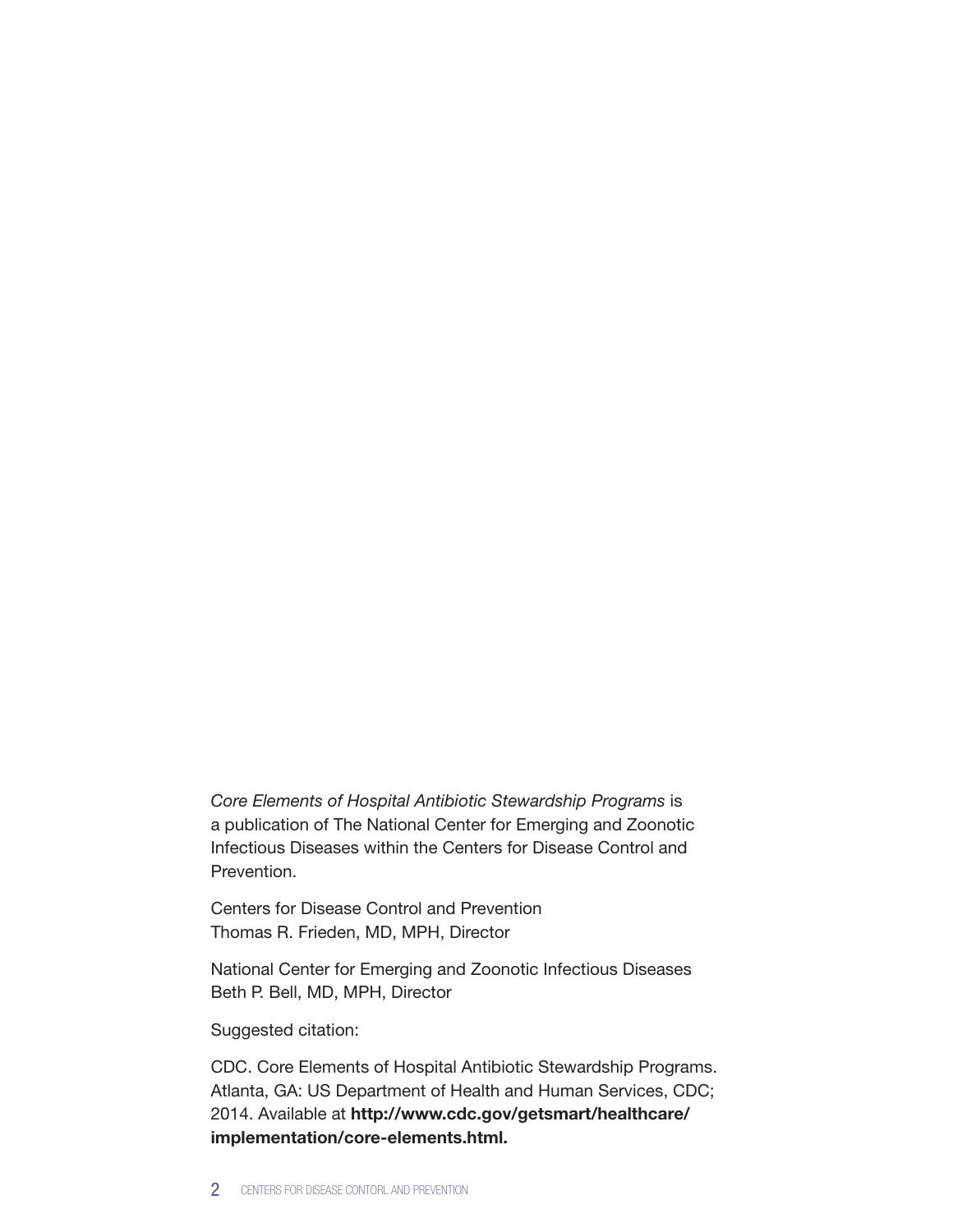### **Introduction**

Antibiotics have transformed the practice of medicine, making once lethal infections readily treatable and making other medical advances, like cancer chemotherapy and organ transplants, possible. The prompt initiation of antibiotics to treat infections has been proven to reduce morbidity and save lives, with a recent example being the rapid administration of antibiotics in the management of sepsis.<sup>1</sup> However, 20–50% of all antibiotics prescribed in U.S. acute care hospitals are either unnecessary or inappropriate.<sup>2-7</sup> Like all medications, antibiotics have serious side effects, including adverse drug reactions and *Clostridium difficile* infection (CDI).<sup>8-11</sup> Patients who are unnecessarily exposed to antibiotics are placed at risk for serious adverse events with no clinical benefit. The misuse of antibiotics has also contributed to the growing problem of antibiotic resistance, which has become one of the most serious and growing threats to public health.12 Unlike other medications, the potential for spread of resistant organisms means that the misuse of antibiotics can adversely impact the health of patients who are not even exposed to them. The Centers for Disease Control and Prevention (CDC) estimates more than two million people are infected with antibiotic-resistant organisms, resulting in approximately 23,000 deaths annually.<sup>13</sup>

Improving the use of antibiotics is an important patient safety and public health issue as well as a national priority.14 The 2006 CDC guideline "Management of Multi-Drug Resistant Organisms in Healthcare Settings" stated that control of multi-drug resistant organisms in healthcare "must include attention to judicious antimicrobial use."15 In 2009, CDC launched the "Get Smart for Healthcare Campaign" to promote improved use of antibiotics in acute care hospitals and in 2013;<sup>16</sup> the CDC highlighted the need to improve antibiotic use as one of four key strategies required to address the problem of antibiotic resistance in the U.S.<sup>13</sup>

A growing body of evidence demonstrates that hospital based programs dedicated to improving antibiotic use, commonly referred to as "Antibiotic Stewardship Programs (ASPs)," can both optimize the treatment of infections and reduce adverse events associated with antibiotic use.<sup>17, 18</sup> These programs help clinicians improve the quality of patient care<sup>19</sup> and improve patient safety through increased infection cure rates, reduced treatment failures, and increased frequency of correct prescribing for therapy and prophylaxis.<sup>20, 21</sup> They also significantly reduce hospital rates of CDI<sup>22-24</sup> and antibiotic resistance.25, 26 Moreover these programs often achieve these benefits while saving hospitals money.<sup>17, 27-30</sup> In recognition of the urgent need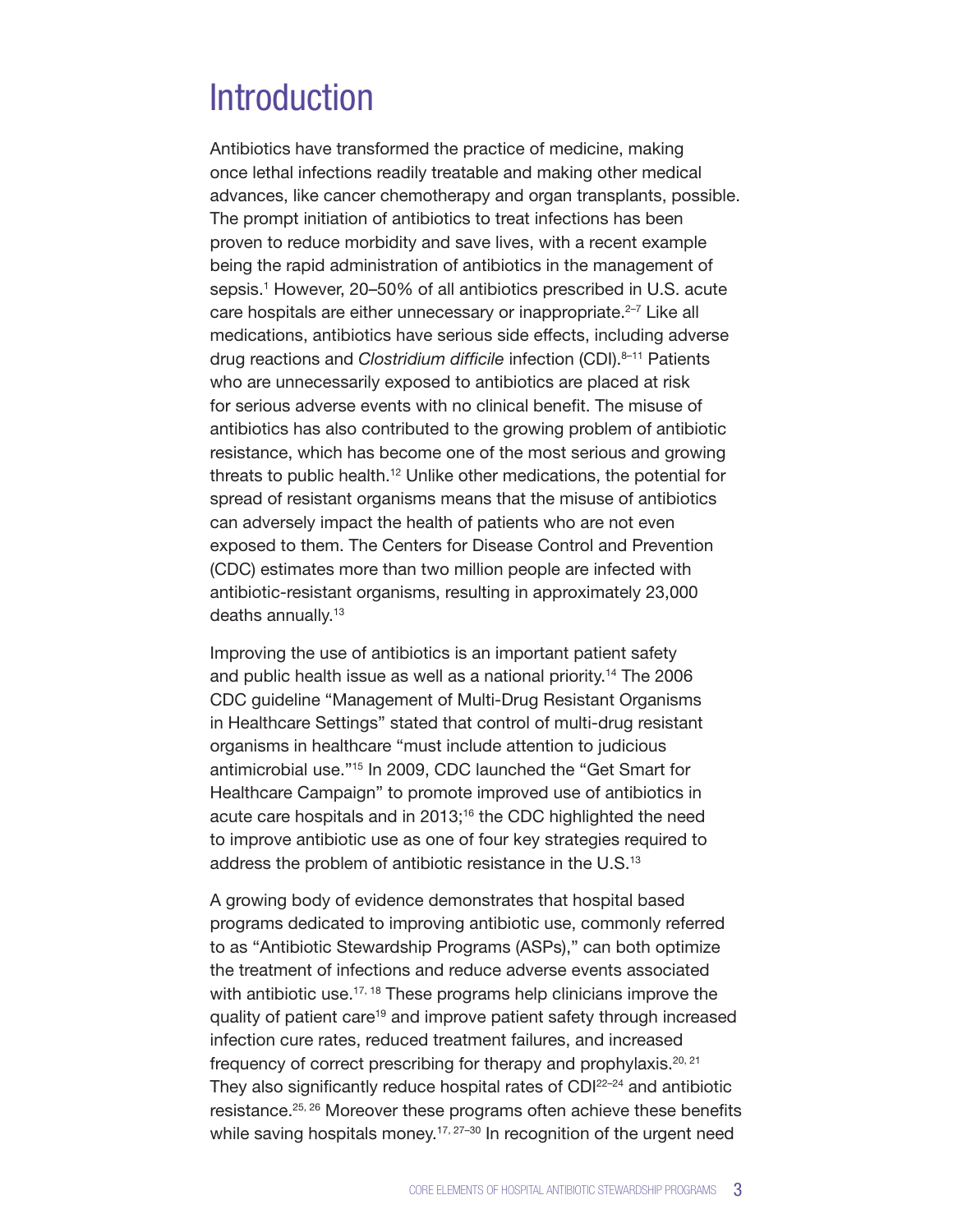to improve antibiotic use in hospitals and the benefits of antibiotic stewardship programs, in 2014 CDC recommended that all acute care hospitals implement Antibiotic Stewardship Programs.7

This document summarizes core elements of successful hospital Antibiotic Stewardship Programs. It complements existing guidelines on ASPs from organizations including the Infectious Diseases Society of America in conjunction with the Society for Healthcare Epidemiology of America, American Society of Health System Pharmacists, and The Joint Commission.<sup>6, 31, 32</sup> There is no single template for a program to optimize antibiotic prescribing in hospitals. The complexity of medical decision making surrounding antibiotic use and the variability in the size and types of care among U.S. hospitals require flexibility in implementation. However, experience demonstrates that antibiotic stewardship programs can be implemented effectively in a wide variety of hospitals and that success is dependent on defined leadership and a coordinated multidisciplinary approach.33–36

### Summary of Core Elements of Hospital Antibiotic Stewardship Programs

- Leadership Commitment: Dedicating necessary human, financial and information technology resources.
- Accountability: Appointing a single leader responsible for program outcomes. Experience with successful programs show that a physician leader is effective.
- Drug Expertise: Appointing a single pharmacist leader responsible for working to improve antibiotic use.
- Action: Implementing at least one recommended action, such as systemic evaluation of ongoing treatment need after a set period of initial treatment (i.e. "antibiotic time out" after 48 hours).
- Tracking: Monitoring antibiotic prescribing and resistance patterns.
- Reporting: Regular reporting information on antibiotic use and resistance to doctors, nurses and relevant staff.
- Education: Educating clinicians about resistance and optimal prescribing.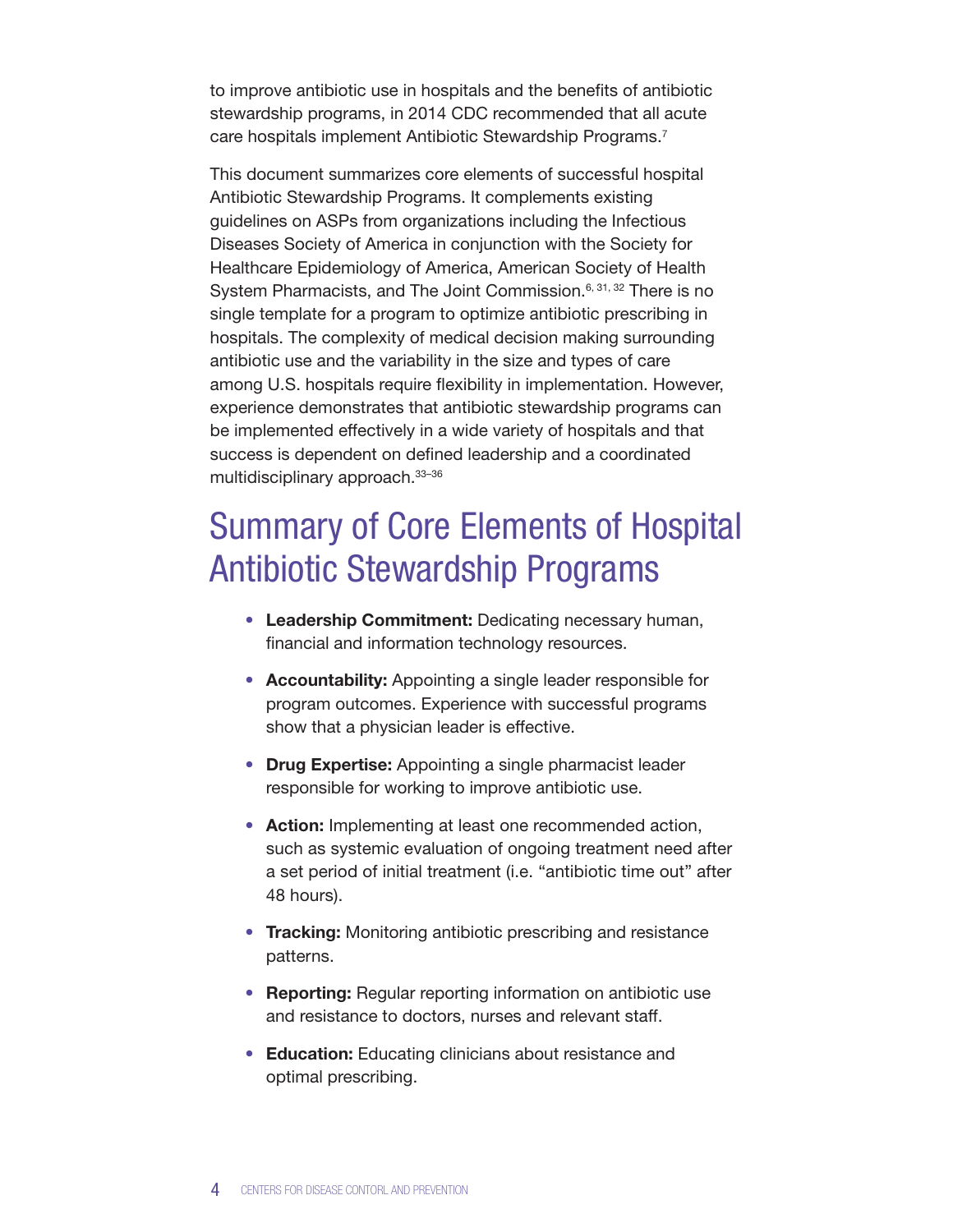## Leadership Commitment

Leadership support is critical to the success of antibiotic stewardship programs and can take a number of forms, including:

- Formal statements that the facility supports efforts to improve and monitor antibiotic use.
- Including stewardship-related duties in job descriptions and annual performance reviews.
- Ensuring staff from relevant departments are given sufficient time to contribute to stewardship activities.
- Supporting training and education.
- Ensuring participation from the many groups that can support stewardship activities.

Financial support greatly augments the capacity and impact of a stewardship program and stewardship programs will often pay for themselves, both through savings in both antibiotic expenditures and indirect costs.17, 27–30

## Accountability and Drug Expertise

- Stewardship program leader: Identify a single leader who will be responsible for program outcomes. Physicians have been highly effective in this role.<sup>6</sup>
- Pharmacy leader: Identify a single pharmacy leader who will co-lead the program.

Formal training in infectious diseases and/or antibiotic stewardship benefits stewardship program leaders.<sup>6, 37, 38</sup> Larger facilities have achieved success by hiring full time staff to develop and manage stewardship programs while smaller facilities report other arrangements, including use of part-time, off-site expertise and hospitalists.<sup>33</sup> Hospitalists can be ideal physician leaders for efforts to improve antibiotic use given their increasing presence in inpatient care, the frequency with which they use antibiotics and their commitment to quality improvement.<sup>37, 38</sup> The Pharmacy and Therapeutics committee should not be considered the stewardship team within a hospital if only performing its traditional duties of managing the formulary and monitoring drug-related patient safety, though in some smaller facilities the pharmacy and therapeutics committee has expanded its role to assess and improve antibiotic use.33–36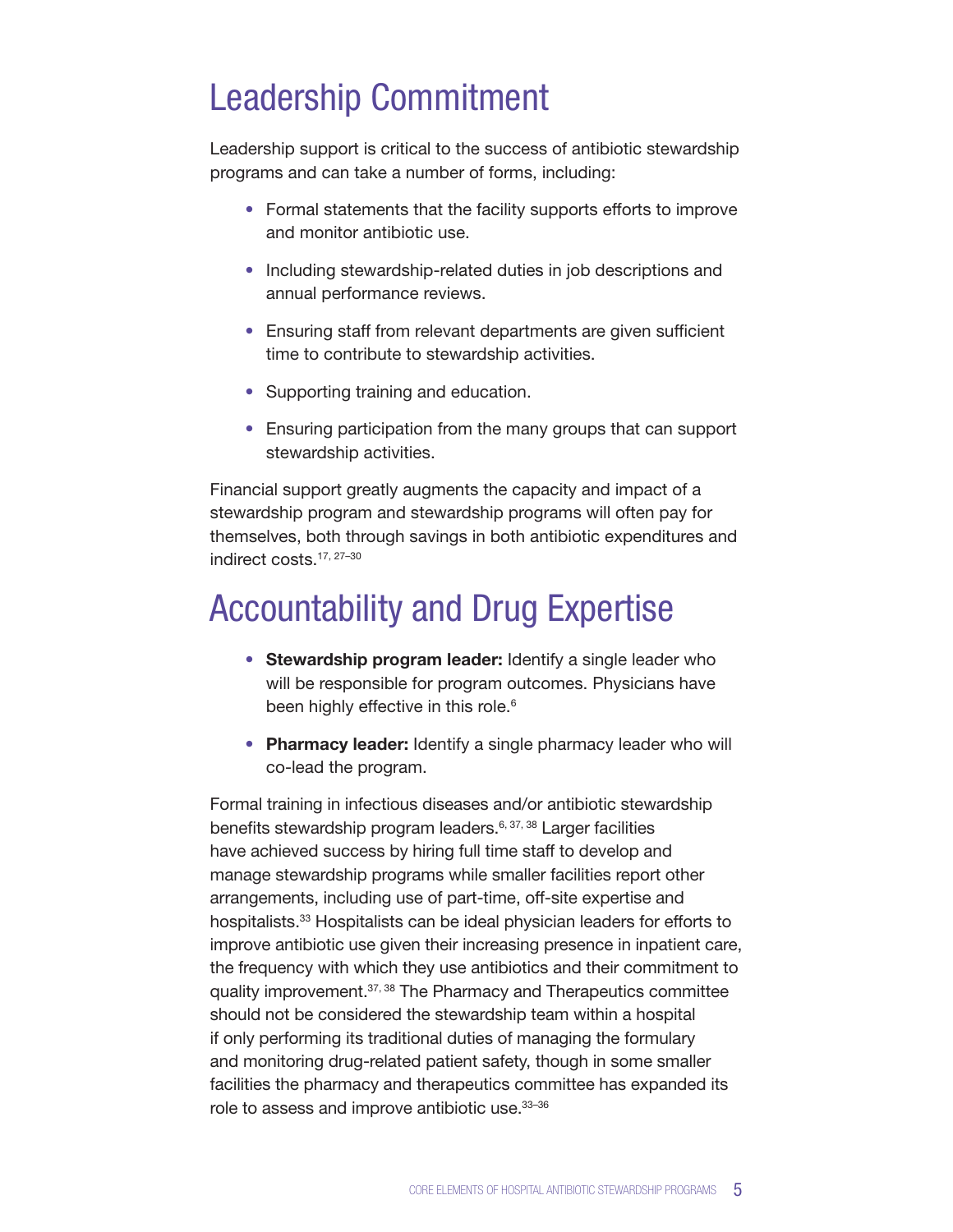#### Key Support

The work of stewardship program leaders is greatly enhanced by the support of other key groups in hospitals where they are available.

- Clinicians and department heads. As the prescribers of antibiotics, it is vital that clinicians are fully engaged in and supportive of efforts to improve antibiotic use in hospitals.
- Infection preventionists and hospital epidemiologists coordinate facility-wide monitoring and prevention of healthcare-associated infections and can readily bring their skills to auditing, analyzing and reporting data. They can also assist with monitoring and reporting of resistance and CDI trends, educating staff on the importance of appropriate antibiotic use, and implementing strategies to optimize the use of antibiotics.39
- Quality improvement staff can also be key partners given that optimizing antibiotic use is a medical quality and patient safety issue.
- Laboratory staff can guide the proper use of tests and the flow of results. They can also guide empiric therapy by creating and interpreting a facility cumulative antibiotic resistance report, known as an antibiogram. Lab and stewardship staff can work collaboratively to ensure that lab reports present data in a way that supports optimal antibiotic use. For facilities that have laboratory services performed offsite, information provided should be useful to stewardship efforts and contracts should be written to ensure this is the case.
- Information technology staff are critical to integrating stewardship protocols into existing workflow. Examples include embedding relevant information and protocols at the point of care (e.g., immediate access to facility-specific guidelines at point of prescribing); implementing clinical decision support for antibiotic use; creating prompts for action to review antibiotics in key situations and facilitating the collection and reporting of antibiotic use data.<sup>40-45</sup>
- Nurses can assure that cultures are performed before starting antibiotics. In addition, nurses review medications as part of their routine duties and can prompt discussions of antibiotic treatment, indication, and duration.<sup>46, 47</sup>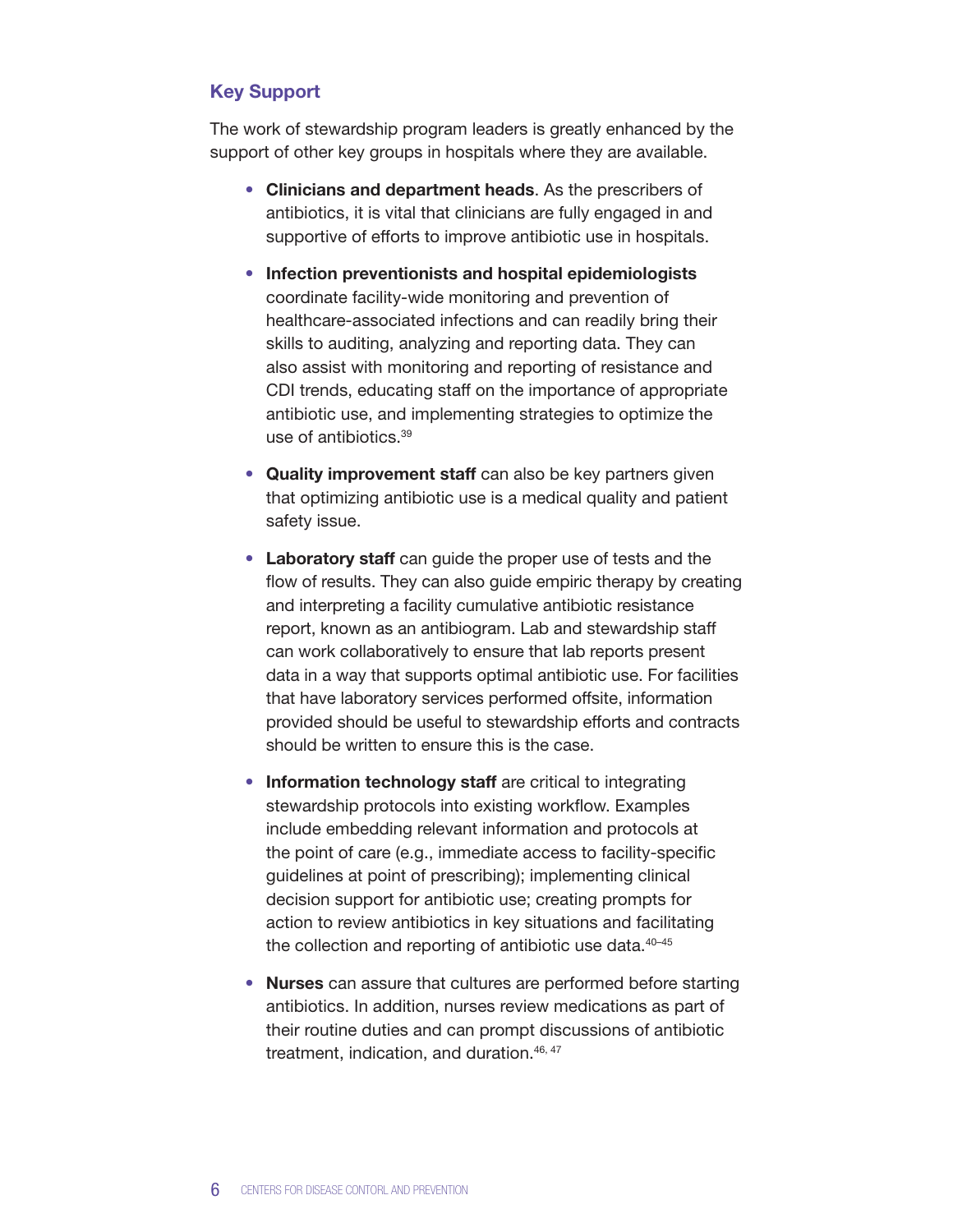### Implement Policies and Interventions to Improve Antibiotic Use

#### Key points

- Implement policies that support optimal antibiotic use.
- Utilize specific interventions that can be divided into three categories: broad, pharmacy driven and infection and syndrome specific.
- Avoid implementing too many policies and interventions simultaneously; always prioritize interventions based on the needs of the hospital as defined by measures of overall use and other tracking and reporting metrics.

#### Policies that support optimal antibiotic use

Implement policies that apply in all situations to support optimal antibiotic prescribing, for example:

- Document dose, duration, and indication. Specify the dose, duration and indication for all courses of antibiotics so they are readily identifiable. Making this information accessible helps ensure that antibiotics are modified as needed and/or discontinued in a timely manner.<sup>4, 48, 49</sup>
- Develop and implement facility specific treatment recommendations. Facility-specific treatment recommendations, based on national guidelines and local susceptibilities and formulary options can optimize antibiotic selection and duration, particularly for common indications for antibiotic use like community-acquired pneumonia, urinary tract infection, intra-abdominal infections, skin and soft tissue infections and surgical prophylaxis.

#### Interventions to improve antibiotic use

Choose interventions based on the needs of the facility as well as the availability of resources and content expertise; stewardship programs should be careful not to implement too many interventions at once.<sup>50</sup> Many potential interventions are highlighted in the CDC/Institute for Healthcare Improvement "Antibiotic Stewardship Driver Diagram and Change Package."51 Assessments of the use of antibiotics as mentioned in the "Process Measures" section of this document can be a starting point for selecting specific interventions.<sup>52</sup>

Stewardship interventions are listed in three categories below: broad, pharmacy-driven; and infection and syndrome specific.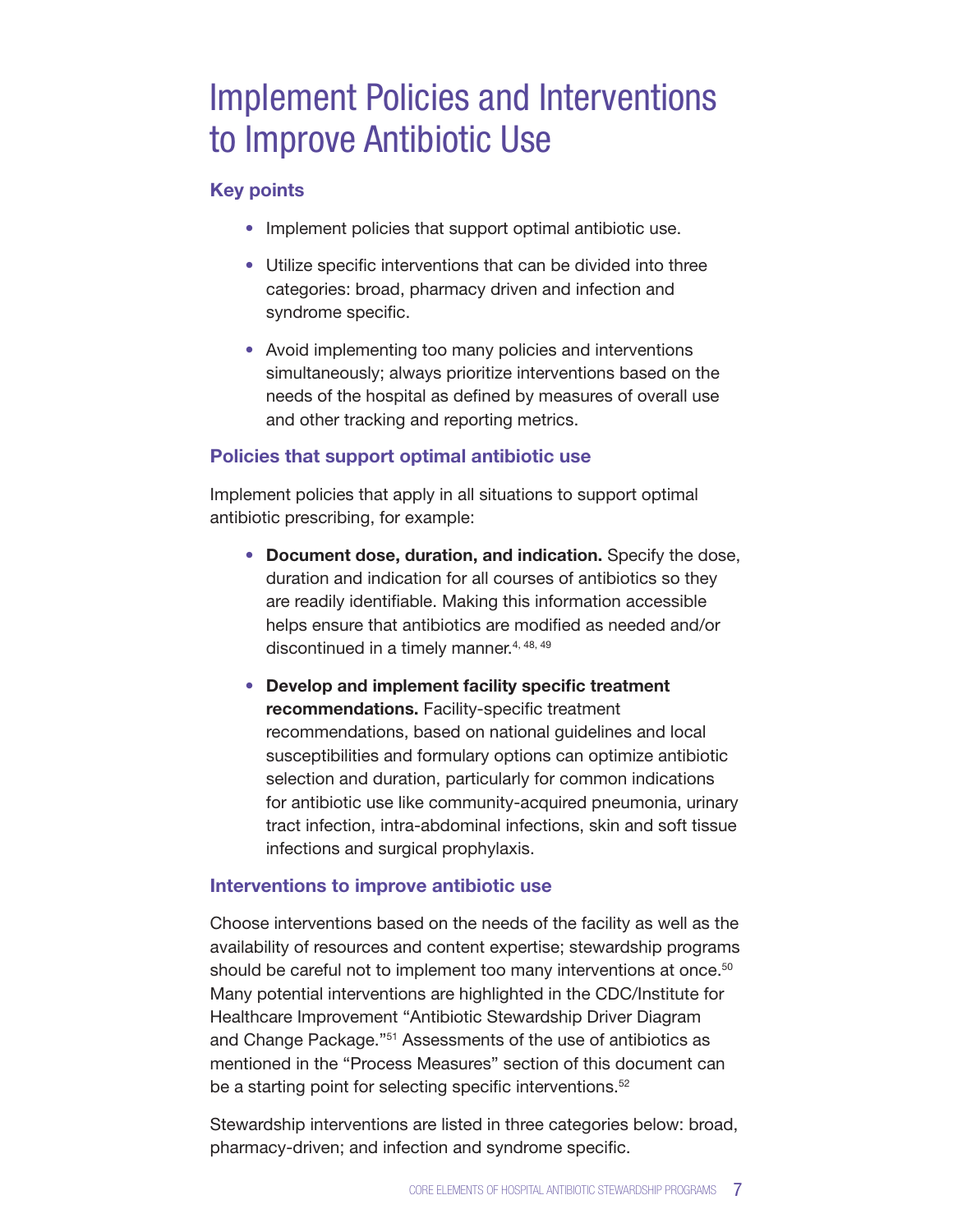#### Broad interventions

- Antibiotic "Time outs." Antibiotics are often started empirically in hospitalized patients while diagnostic information is being obtained. However, providers often do not revisit the selection of the antibiotic after more clinical and laboratory data (including culture results) become available.53–56 An antibiotic "time out" prompts a reassessment of the continuing need and choice of antibiotics when the clinical picture is clearer and more diagnostic information is available. All clinicians should perform a review of antibiotics 48 hours after antibiotics are initiated to answer these key questions:
	- o Does this patient have an infection that will respond to antibiotics?
	- $\circ$  If so, is the patient on the right antibiotic(s), dose, and route of administration?
	- Can a more targeted antibiotic be used to treat the infection (de-escalate)?
	- $\bullet$  How long should the patient receive the antibiotic(s)?
- Prior authorization. Some facilities restrict the use of certain antibiotics based on the spectrum of activity, cost, or associated toxicities<sup>57</sup> to ensure that use is reviewed with an antibiotic expert before therapy is initiated. This intervention requires the availability of expertise in antibiotic use and infectious diseases and authorization needs to be completed in a timely manner.
- Prospective audit and feedback. External reviews of antibiotic therapy by an expert in antibiotic use have been highly effective in optimizing antibiotics in critically ill patients and in cases where broad spectrum or multiple antibiotics are being used.<sup>25,58,</sup> <sup>59</sup> Prospective audit and feedback is different from an antibiotic "time out" because the audits are conducted by staff other than the treating team. Audit and feedback requires the availability of expertise and some smaller facilities have shown success by engaging external experts to advise on case reviews.<sup>33</sup>

#### Pharmacy-driven Interventions

• Automatic changes from intravenous to oral antibiotic therapy in appropriate situations and for antibiotics with good absorption (e.g., fluoroquinolones, trimethoprimsulfamethoxazole, linezolid, etc.), $60, 61$  which improves patient safety by reducing the need for intravenous access.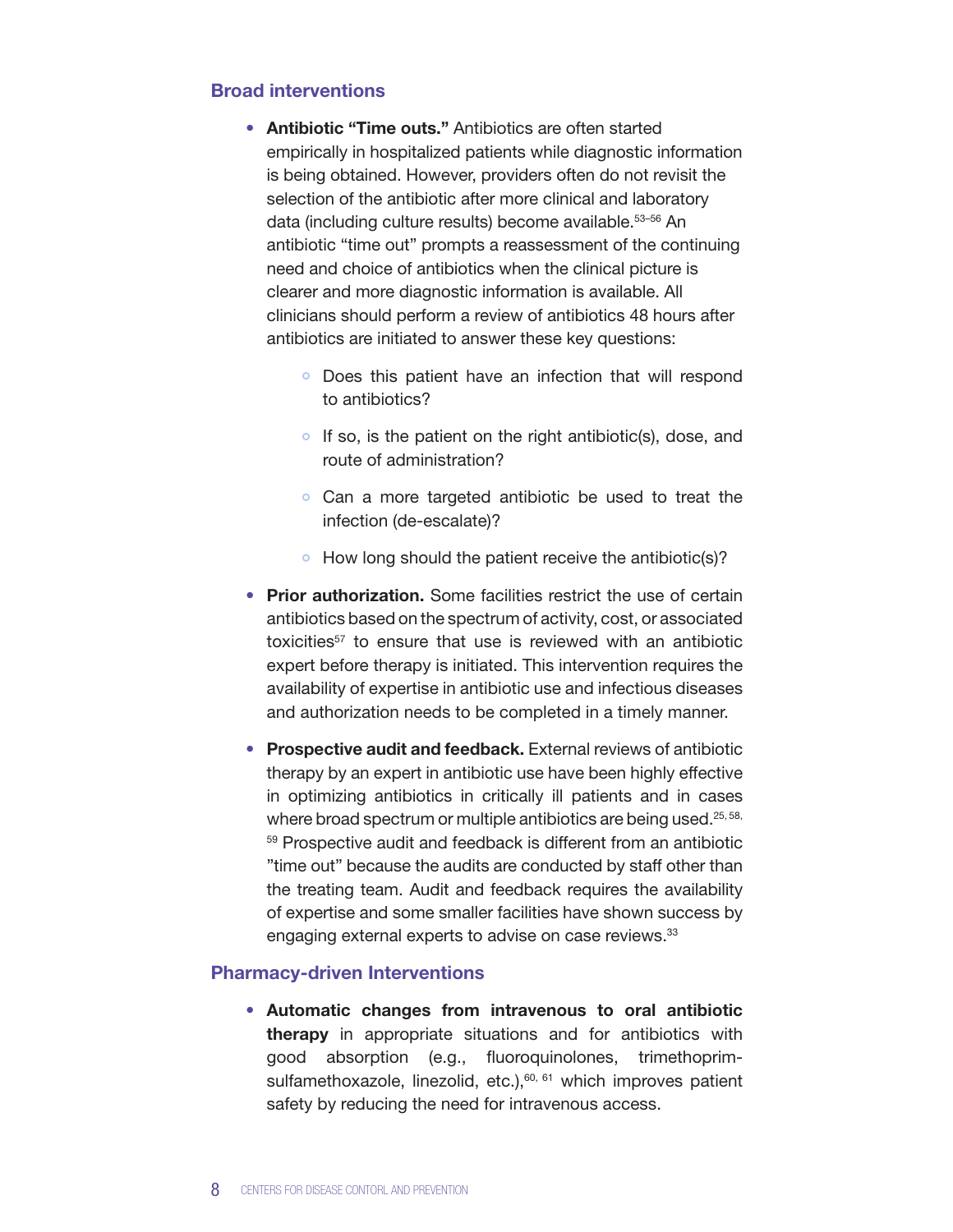- Dose adjustments in cases of organ dysfunction (e.g. renal adjustment).
- Dose optimization including dose adjustments based on therapeutic drug monitoring, optimizing therapy for highly drug-resistant bacteria, achieving central nervous system penetration, extended-infusion administration of betalactams,  $etc.<sup>62, 63</sup>$
- Automatic alerts in situations where therapy might be unnecessarily duplicative including simultaneous use of multiple agents with overlapping spectra e.g. anaerobic activity, atypical activity, Gram-negative activity and resistant Gram-positive activity.64
- Time-sensitive automatic stop orders for specified antibiotic prescriptions, especially antibiotics administered for surgical prophylaxis.<sup>65</sup>
- Detection and prevention of antibiotic-related drugdrug interactions e.g. interactions between some orally administered fluoroquinolones and certain vitamins.

#### Infection and syndrome specific interventions

The interventions below are intended to improve prescribing for specific syndromes; however, these should not interfere with prompt and effective treatment for severe infection or sepsis.

- Community-acquired pneumonia. Interventions for community-acquired pneumonia have focused on correcting recognized problems in therapy, including: improving diagnostic accuracy, tailoring of therapy to culture results and optimizing the duration of treatment to ensure compliance with quidelines.<sup>66-70</sup>
- Urinary tract infections (UTIs). Many patients who get antibiotics for UTIs actually have asymptomatic bacteriuria and not infections.<sup>71, 72</sup> Interventions for UTIs focus on avoiding unnecessary urine cultures and treatment of patients who are asymptomatic and ensuring that patients receive appropriate therapy based on local susceptibilities and for the recommended duration.73–77
- Skin and soft tissue infections. Interventions for skin and soft tissue infections have focused on ensuring patients do not get antibiotics with overly broad spectra and ensuring the correct duration of treatment.<sup>60, 78, 79</sup>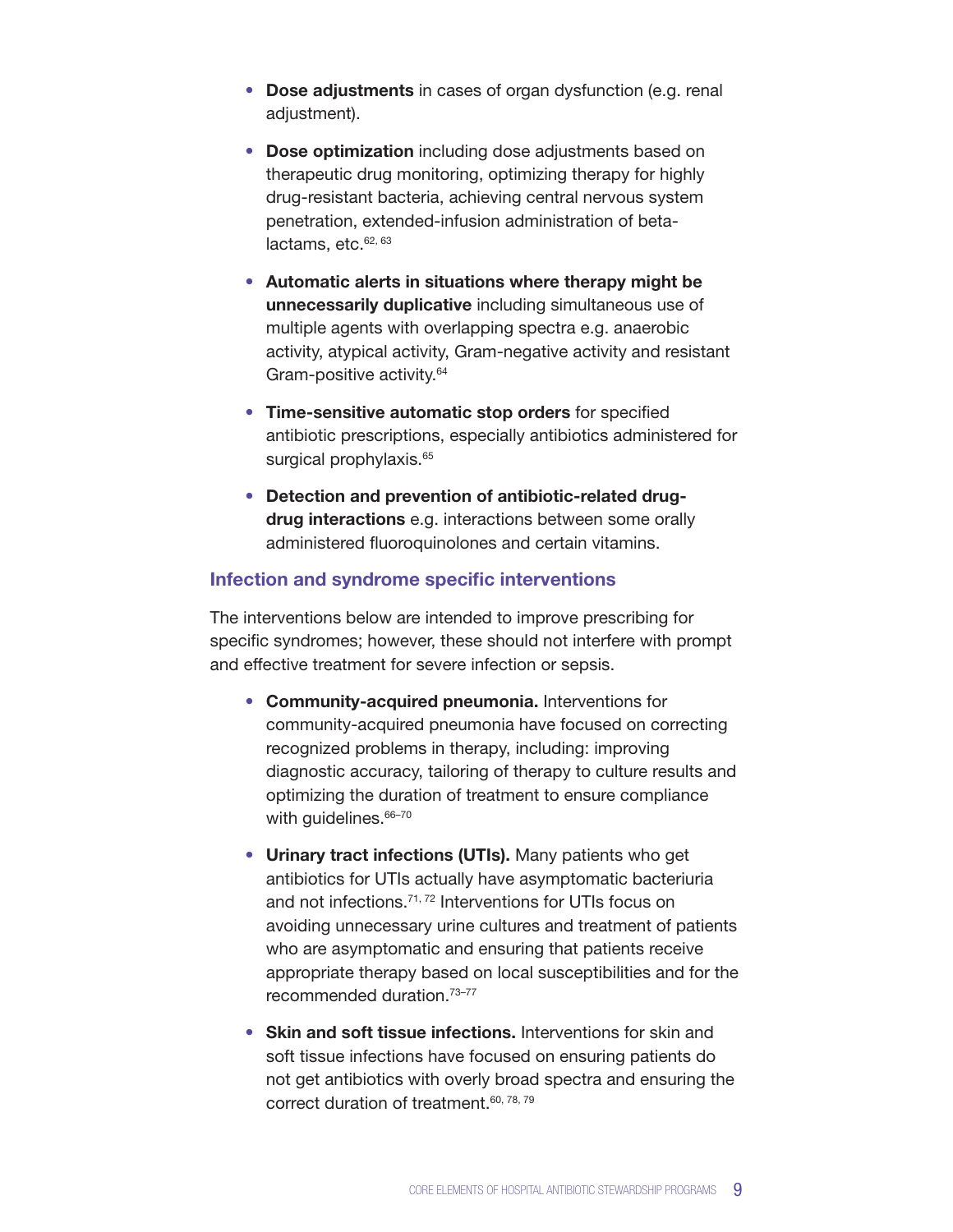- Empiric coverage of methicillin-resistant *Staphylococcus aureus* (MRSA) infections. In many cases, therapy for MRSA can be stopped if the patient does not have an MRSA infection or changed to a beta-lactam if the cause is methicillin-sensitive *Staphylococcus aureus*. 58, 80
- *Clostridium difficile* infections. Treatment guidelines for CDI urge providers to stop unnecessary antibiotics in all patients diagnosed with CDI, but this often does not occur.<sup>81-84</sup> Reviewing antibiotics in patients with new diagnoses of CDI can identify opportunities to stop unnecessary antibiotics which improve the clinical response of CDI to treatment and reduces the risk of recurrence. 82, 85
- Treatment of culture proven invasive infections. Invasive infections (e.g. blood stream infections) present good opportunities for interventions to improve antibiotic use because they are easily identified from microbiology results. The culture and susceptibility testing often provides information needed to tailor antibiotics or discontinue them due to growth of contaminants.<sup>86</sup>

### Tracking and Reporting Antibiotic Use and Outcomes

#### Monitoring antibiotic prescribing

Measurement is critical to identify opportunities for improvement and assess the impact of improvement efforts.87 For antibiotic stewardship, measurement may involve evaluation of both process (Are policies and guidelines being followed as expected?) and outcome (Have interventions improved antibiotic use and patient outcomes?).

#### Antibiotic use process measures

Perform periodic assessments of the use of antibiotics or the treatment of infections to determine the quality of antibiotic use. Examples include determining if prescribers have: accurately applied diagnostic criteria for infections; prescribed recommended agents for a particular indication; documented the indication and planned duration of antibiotic therapy; obtained cultures and relevant tests prior to treatment; and modified antibiotic choices appropriately to microbiological findings. Standardized tools such as those for drug use evaluations or antibiotic audit forms like those developed by CDC can assist in these reviews.<sup>88</sup> Likewise, assess if antibiotics are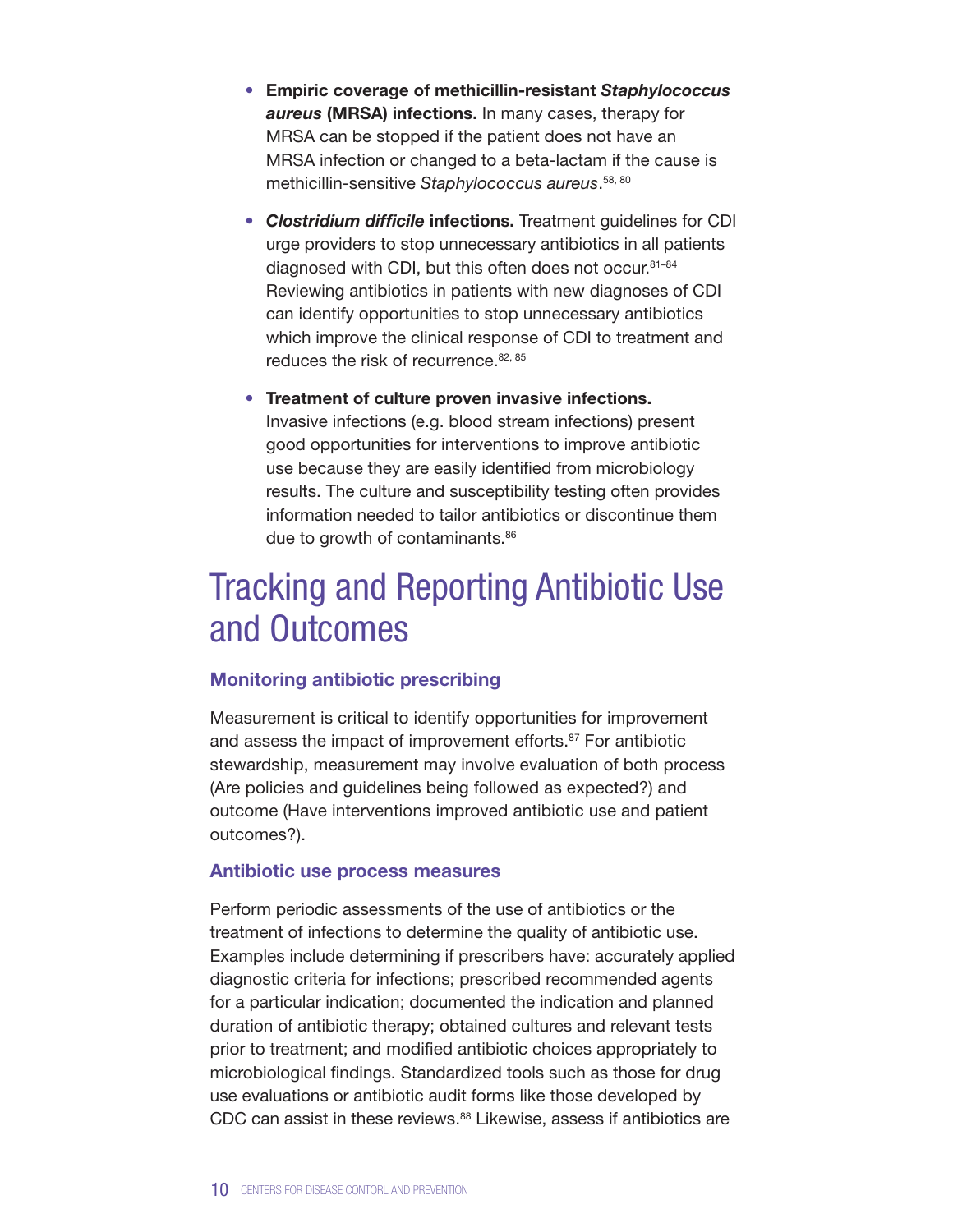being given in a timely manner and assess compliance with hospital antibiotic use policies such as the documentation of dose, duration and indication or the performance of reassessments of therapy (antibiotic time outs). These reviews can be done retrospectively on charts which could be identified based on pharmacy records or discharge diagnoses. If conducted over time, process reviews assess the impact of efforts to improve use. For interventions that provide feedback to clinicians, it is also important to document interventions and track responses to feedback (e.g., acceptance).

#### Antibiotic use measures

Measure antibiotic use as either days of therapy (DOT) or defined daily dose (DDD). DOT is an aggregate sum of days for which any amount of a specific antimicrobial agent is administered or dispensed to a particular patient (numerator) divided by a standardized denominator (e.g., patient days, days present, or admissions).<sup>44, 89</sup> If a patient is receiving two antibiotics for 10 days, the DOT numerator would be 20. An alternative measure of antibiotic use is defined daily dose (DDD). This metric estimates antibiotic use in hospitals by aggregating the total number of grams of each antibiotic purchased, dispensed, or administered during a period of interest divided by the World Health Organization-assigned DDD.<sup>90</sup> DDDs are often available in facilities with pharmacy systems that cannot calculate DOTs. Compared to DOT, DDD estimates are not appropriate for children, are problematic for patients with reduced drug excretion such as renal impairment, and are less accurate for betweenfacility benchmarking.<sup>91</sup> However, DDDs can be a useful measure of progress when tracked using a consistent methodology over time.92–95 In addition to measuring overall hospital antibiotic use, antibiotic stewardship programs should also focus analyses on specific antibiotic(s) and hospital locations where stewardship actions are implemented. For example, the assessment of an intervention to improve the treatment of community-acquired pneumonia (CAP) would be expected to impact the use of antibiotics most commonly used to treat CAP on medical wards, rather than surgical wards.

As part of the National Healthcare Safety Network (NHSN), CDC has developed an Antibiotic Use (AU) Option that automatically collects and reports monthly DOT data, which can be analyzed in aggregate and by specific agents and patient care locations. The AU module is available to facilities that have information system capability to submit electronic medication administration records (eMAR) and/or bar coding medication records (BCMA) using an HL7 standardized clinical document architecture. To participate in the AU option, facility personnel can work with their information technology staff and potentially with their pharmacy information software providers to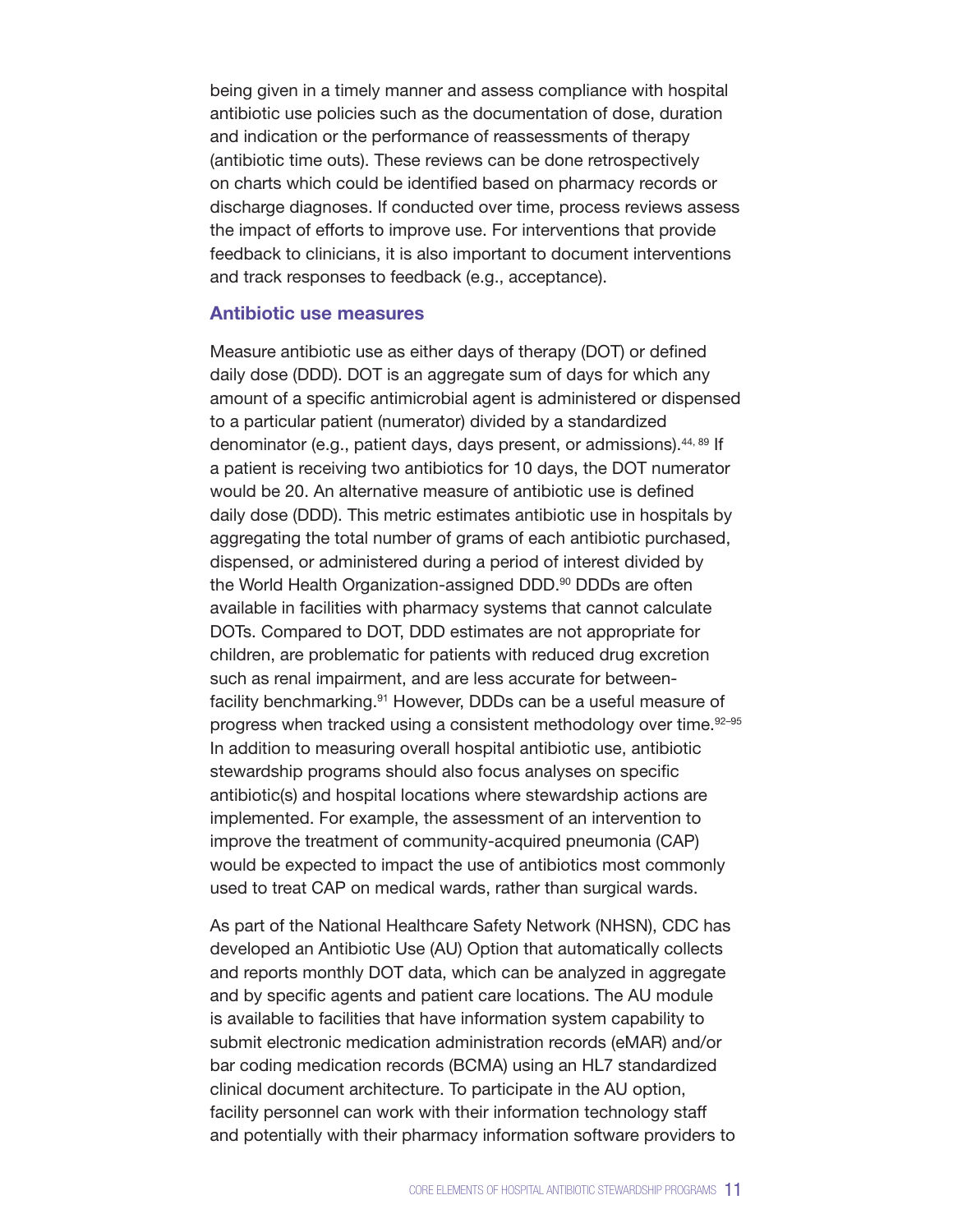configure their system to enable the generation of standard formatted file(s) to be imported into NHSN.<sup>44, 89</sup> As more facilities enroll in the AU option, CDC will begin to establish risk adjusted facility benchmarks for antibiotic use. This type of benchmarking has been helpful in improving outcomes in hospital infection control and has been identified by stewardship experts as a high priority for the U.S.<sup>96</sup>

#### Outcome measures

Track clinical outcomes that measure the impact of interventions to improve antibiotic use. Improving antibiotic use has a significant impact on rates of hospital onset CDI and the current challenge of CDI in hospitals makes this an important target for stewardship programs.10, 18, 24, 57 An advantage of this measure is that most acute care hospitals are already monitoring and reporting information on CDI into NHSN as part of the Centers for Medicare and Medicaid Services Hospital Inpatient Quality Reporting Program.

Reducing antibiotic resistance is another important goal of efforts to improve antibiotic use and presents another option for measurement. The development and spread of antibiotic resistance is multifactorial and studies assessing the impact of improved antibiotic use on resistance rates have shown mixed results.<sup>97-99</sup> The impact of stewardship interventions on resistance is best assessed when measurement is focused on pathogens that are recovered from patients after admission (when patients are under the influence of the stewardship interventions). Monitoring resistance at the patient level (i.e. what percent of patients develop resistant super-infections) has also been shown to be useful.99

Stewardship programs can result in significant annual drug cost savings and even larger savings when other costs are included.<sup>18,</sup>  $20, 21, 100$  These savings have been helpful in garnering support for antibiotic stewardship programs. If hospitals monitor antibiotic costs, consideration should be given to assessing the pace at which antibiotic costs were rising before the start of the stewardship program.101 After an initial period of marked costs savings, antibiotic use patterns and savings often stabilize, so continuous decreases in antibiotic use and cost should not be expected; however, it is important to continue support for stewardship to maintain gains as costs can increase if programs are terminated.30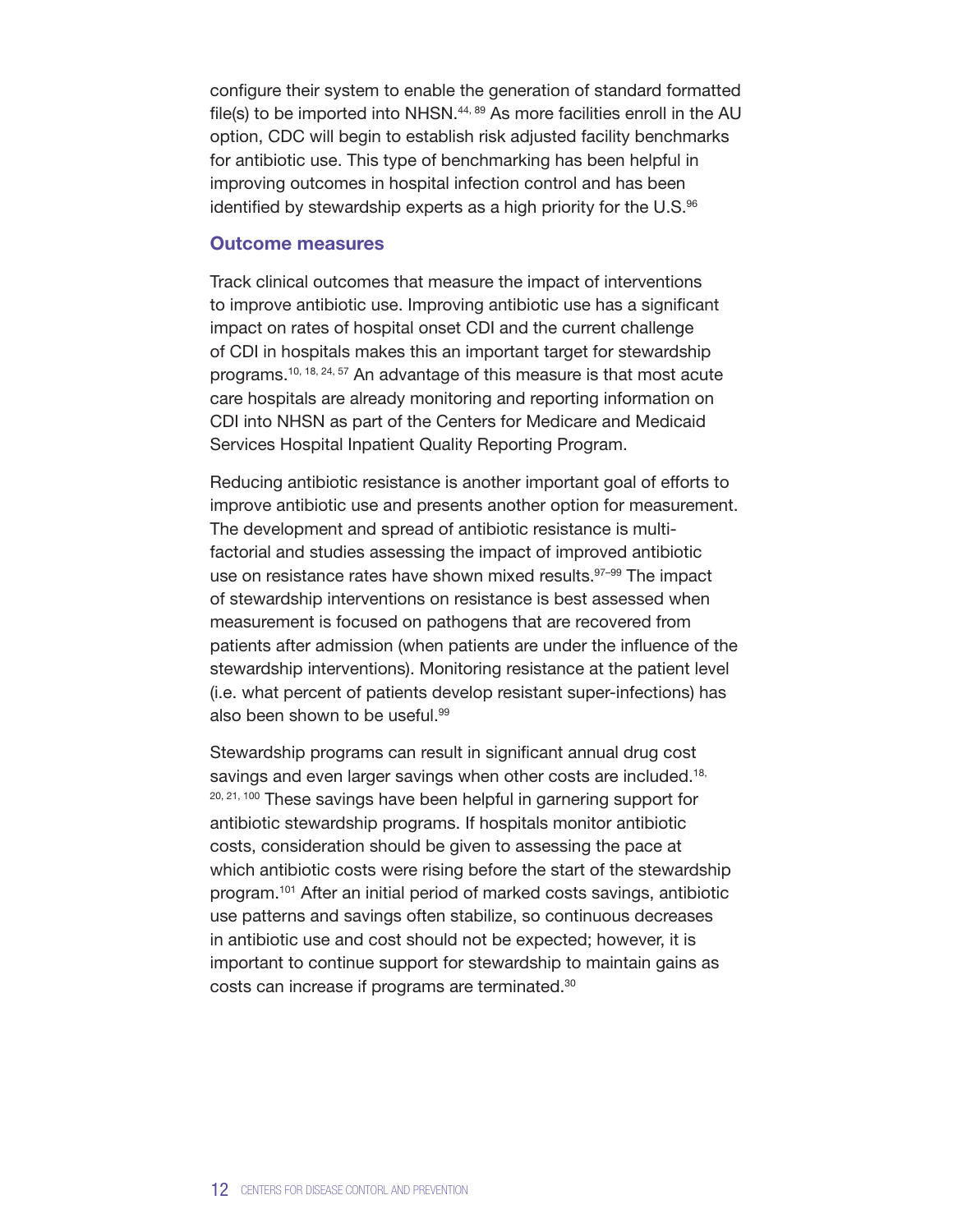### Education

Antibiotic stewardship programs should provide regular updates on antibiotic prescribing, antibiotic resistance, and infectious disease management that address both national and local issues.2 Sharing facility-specific information on antibiotic use is a tool to motivate improved prescribing, particularly if wide variations in the patterns of use exist among similar patient care locations.102 There are many options for providing education on antibiotic use such as didactic presentations which can be done in formal and informal settings, messaging through posters and flyers and newsletters or electronic communication to staff groups. Reviewing de-identified cases with providers where changes in antibiotic therapy could have been made is another useful approach. A variety of webbased educational resources are available that can help facilities develop education content.<sup>103, 104</sup> Education has been found to be most effective when paired with corresponding interventions and measurement of outcomes.<sup>6</sup>

### Emerging Developments in Antibiotic **Stewardship**

Strategies for improving antibiotic use and evidence for best practices in antibiotic stewardship are evolving. The integration of IT into the clinical data presentation and decision-making for antibiotic use will expand with increased uptake and capabilities of electronic health records. The role of diagnostic laboratory testing is another area of evolution. Rapid diagnostic tests such as procalcitonin, fluorescence in situ hybridization using peptide nucleic acid probes (PNA FISH), and matrix-assisted laser desorption/ionization time of flight (MALDI-TOF) mass spectrometric analysis have been successfully incorporated by some stewardship programs and may become important additions to stewardship efforts.<sup>105-108</sup> The use of these diagnostic tools on patient care is an area of great interest, and further research is needed to determine how they can best be applied to stewardship efforts. Another area of on-going work is better characterization of the impact of antibiotic stewardship interventions on resistance. As more facilities engage in efforts to optimize antibiotic use, future work is needed to evaluate which interventions or antibiotic targets yield the greatest benefit in combating antibiotic resistance. In order to support this work, CDC's NHSN will launch the Antimicrobial Resistance (AR) Option in the summer of 2014 to facilitate evaluation of antimicrobial resistance data using a standardized approach.<sup>89</sup>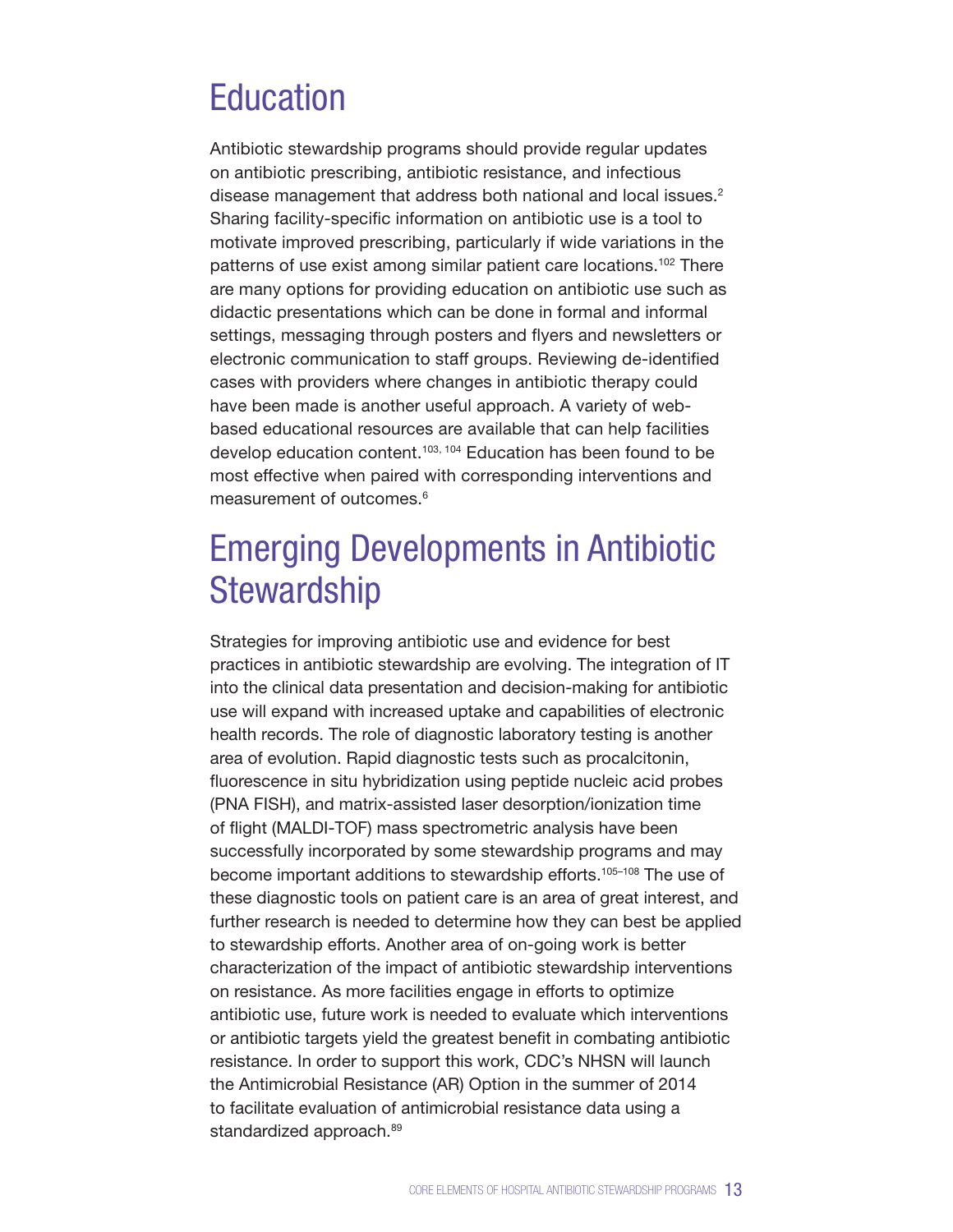## Checklist for Core Elements of Hospital Antibiotic Stewardship Programs

The following checklist is a companion to *Core Elements of Hospital Antibiotic Stewardship Programs.*  This checklist should be used to systematically assess key elements and actions to ensure optimal antibiotic prescribing and limit overuse and misuse of antibiotics in hospitals. CDC recommends that all hospitals implement an Antibiotic Stewardship Program.

Facilities using this checklist should involve one or more knowledgeable staff to determine if the following principles and actions to improve antibiotic use are in place. The elements in this checklist have been shown in previous studies to be helpful in improving antibiotic use though not all of the elements might be feasible in all hospitals.

| <b>LEADERSHIP SUPPORT</b>                                                                                                                             |                                                                                                                                                             |            | <b>ESTABLISHED</b><br><b>AT FACILITY</b> |  |  |
|-------------------------------------------------------------------------------------------------------------------------------------------------------|-------------------------------------------------------------------------------------------------------------------------------------------------------------|------------|------------------------------------------|--|--|
| А.                                                                                                                                                    | Does your facility have a formal, written statement of support from leadership that supports<br>efforts to improve antibiotic use (antibiotic stewardship)? | $\Box$ Yes | $\Box$ No                                |  |  |
|                                                                                                                                                       | B. Does your facility receive any budgeted financial support for antibiotic stewardship activities<br>(e.g., support for salary, training, or IT support)?  | $\Box$ Yes | $\Box$ No                                |  |  |
| <b>ACCOUNTABILITY</b>                                                                                                                                 |                                                                                                                                                             |            |                                          |  |  |
| Α.                                                                                                                                                    | Is there a physician leader responsible for program outcomes of stewardship activities at your<br>facility?                                                 | $\Box$ Yes | $\Box$ No                                |  |  |
| <b>DRUG EXPERTISE</b>                                                                                                                                 |                                                                                                                                                             |            |                                          |  |  |
| Α.                                                                                                                                                    | Is there a pharmacist leader responsible for working to improve antibiotic use at your facility?                                                            | $\Box$ Yes | $\Box$ No                                |  |  |
| <b>KEY SUPPORT FOR THE ANTIBIOTIC STEWARDSHIP PROGRAM</b><br>Does any of the staff below work with the stewardship leaders to improve antibiotic use? |                                                                                                                                                             |            |                                          |  |  |
| B.                                                                                                                                                    | Clinicians                                                                                                                                                  | $\Box$ Yes | $\Box$ No                                |  |  |
|                                                                                                                                                       | C. Infection Prevention and Healthcare Epidemiology                                                                                                         | $\Box$ Yes | $\Box$ No                                |  |  |
|                                                                                                                                                       | D. Quality Improvement                                                                                                                                      | $\Box$ Yes | $\Box$ No                                |  |  |
| Е.                                                                                                                                                    | Microbiology (Laboratory)                                                                                                                                   | $\Box$ Yes | $\Box$ No                                |  |  |
| F.                                                                                                                                                    | Information Technology (IT)                                                                                                                                 | $\Box$ Yes | $\Box$ No                                |  |  |
|                                                                                                                                                       | G. Nursing                                                                                                                                                  | $\Box$ Yes | $\Box$ No                                |  |  |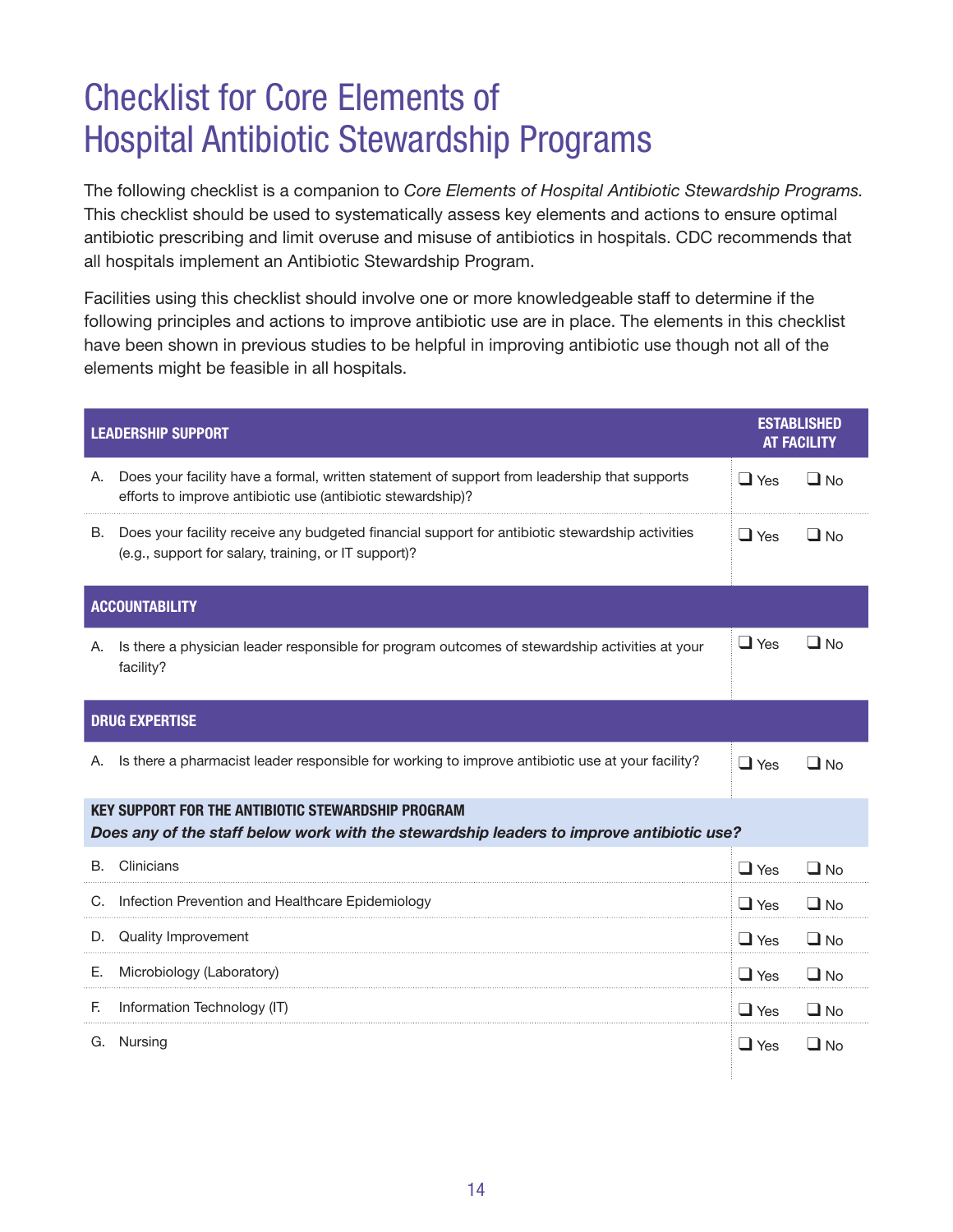| <b>ACTIONS TO SUPPORT OPTIMAL ANTIBIOTIC USE</b>                                                                                                                                                    |                                                                                                                                                                                                    |                                   |                                     |  |  |  |
|-----------------------------------------------------------------------------------------------------------------------------------------------------------------------------------------------------|----------------------------------------------------------------------------------------------------------------------------------------------------------------------------------------------------|-----------------------------------|-------------------------------------|--|--|--|
| <b>POLICIES</b>                                                                                                                                                                                     |                                                                                                                                                                                                    |                                   | <b>POLICY</b><br><b>ESTABLISHED</b> |  |  |  |
| А.                                                                                                                                                                                                  | Does your facility have a policy that requires prescribers to document in the medical record or<br>during order entry a dose, duration, and indication for all antibiotic prescriptions?           | $\Box$ Yes                        | $\Box$ No                           |  |  |  |
| В.                                                                                                                                                                                                  | Does your facility have facility-specific treatment recommendations, based on national guidelines<br>and local susceptibility, to assist with antibiotic selection for common clinical conditions? | $\Box$ Yes                        | $\Box$ No                           |  |  |  |
| SPECIFIC INTERVENTIONS TO IMPROVE ANTIBIOTIC USE<br>Are the following actions to improve antibiotic prescribing conducted in your facility?                                                         |                                                                                                                                                                                                    |                                   |                                     |  |  |  |
| <b>BROAD INTERVENTIONS</b>                                                                                                                                                                          |                                                                                                                                                                                                    |                                   | <b>ACTION</b><br><b>PERFORMED</b>   |  |  |  |
| C.                                                                                                                                                                                                  | Is there a formal procedure for all clinicians to review the appropriateness of all antibiotics 48<br>hours after the initial orders (e.g. antibiotic time out)?                                   | $\Box$ Yes                        | $\Box$ No                           |  |  |  |
|                                                                                                                                                                                                     | D. Do specified antibiotic agents need to be approved by a physician or pharmacist prior to<br>dispensing (i.e., pre-authorization) at your facility?                                              | $\Box$ Yes                        | $\Box$ No                           |  |  |  |
| Е.                                                                                                                                                                                                  | Does a physician or pharmacist review courses of therapy for specified antibiotic agents (i.e.,<br>prospective audit with feedback) at your facility?                                              | $\Box$ Yes                        | $\Box$ No                           |  |  |  |
| <b>PHARMACY-DRIVEN INTERVENTIONS</b><br>Are the following actions implemented in your facility?                                                                                                     |                                                                                                                                                                                                    |                                   | <b>ACTION</b><br><b>PERFORMED</b>   |  |  |  |
| F.                                                                                                                                                                                                  | Automatic changes from intravenous to oral antibiotic therapy in appropriate situations?                                                                                                           | $\Box$ Yes                        | $\Box$ No                           |  |  |  |
| G.                                                                                                                                                                                                  | Dose adjustments in cases of organ dysfunction?                                                                                                                                                    | $\Box$ Yes                        | $\Box$ No                           |  |  |  |
| Η.                                                                                                                                                                                                  | Dose optimization (pharmacokinetics/pharmacodynamics) to optimize the treatment of<br>organisms with reduced susceptibility?                                                                       | $\Box$ Yes                        | $\Box$ No                           |  |  |  |
|                                                                                                                                                                                                     | Automatic alerts in situations where therapy might be unnecessarily duplicative?                                                                                                                   | $\Box$ Yes                        | $\Box$ No                           |  |  |  |
| J.                                                                                                                                                                                                  | Time-sensitive automatic stop orders for specified antibiotic prescriptions?                                                                                                                       | $\Box$ Yes                        | $\Box$ No                           |  |  |  |
| <b>DIAGNOSIS AND INFECTIONS SPECIFIC INTERVENTIONS</b><br>Does your facility have specific interventions in place to ensure optimal use of<br>antibiotics to treat the following common infections? |                                                                                                                                                                                                    | <b>ACTION</b><br><b>PERFORMED</b> |                                     |  |  |  |
| K.                                                                                                                                                                                                  | Community-acquired pneumonia                                                                                                                                                                       | $\Box$ Yes                        | $\Box$ No                           |  |  |  |
|                                                                                                                                                                                                     | Urinary tract infection                                                                                                                                                                            | $\Box$ Yes                        | $\Box$ No                           |  |  |  |
|                                                                                                                                                                                                     | M. Skin and soft tissue infections                                                                                                                                                                 | $\Box$ Yes                        | $\Box$ No                           |  |  |  |
|                                                                                                                                                                                                     | N. Surgical prophylaxis                                                                                                                                                                            | $\Box$ Yes                        | $\Box$ No                           |  |  |  |
|                                                                                                                                                                                                     | O. Empiric treatment of Methicillin-resistant Staphylococcus aureus (MRSA)                                                                                                                         | $\Box$ Yes                        | $\Box$ No                           |  |  |  |
| Е.                                                                                                                                                                                                  | Non-C. Difficile infection (CDI) antibiotics in new cases of CDI                                                                                                                                   | $\Box$ Yes                        | $\Box$ No                           |  |  |  |
|                                                                                                                                                                                                     | Q. Culture-proven invasive (e.g., blood stream) infections                                                                                                                                         | $\Box$ Yes                        | $\square$ No                        |  |  |  |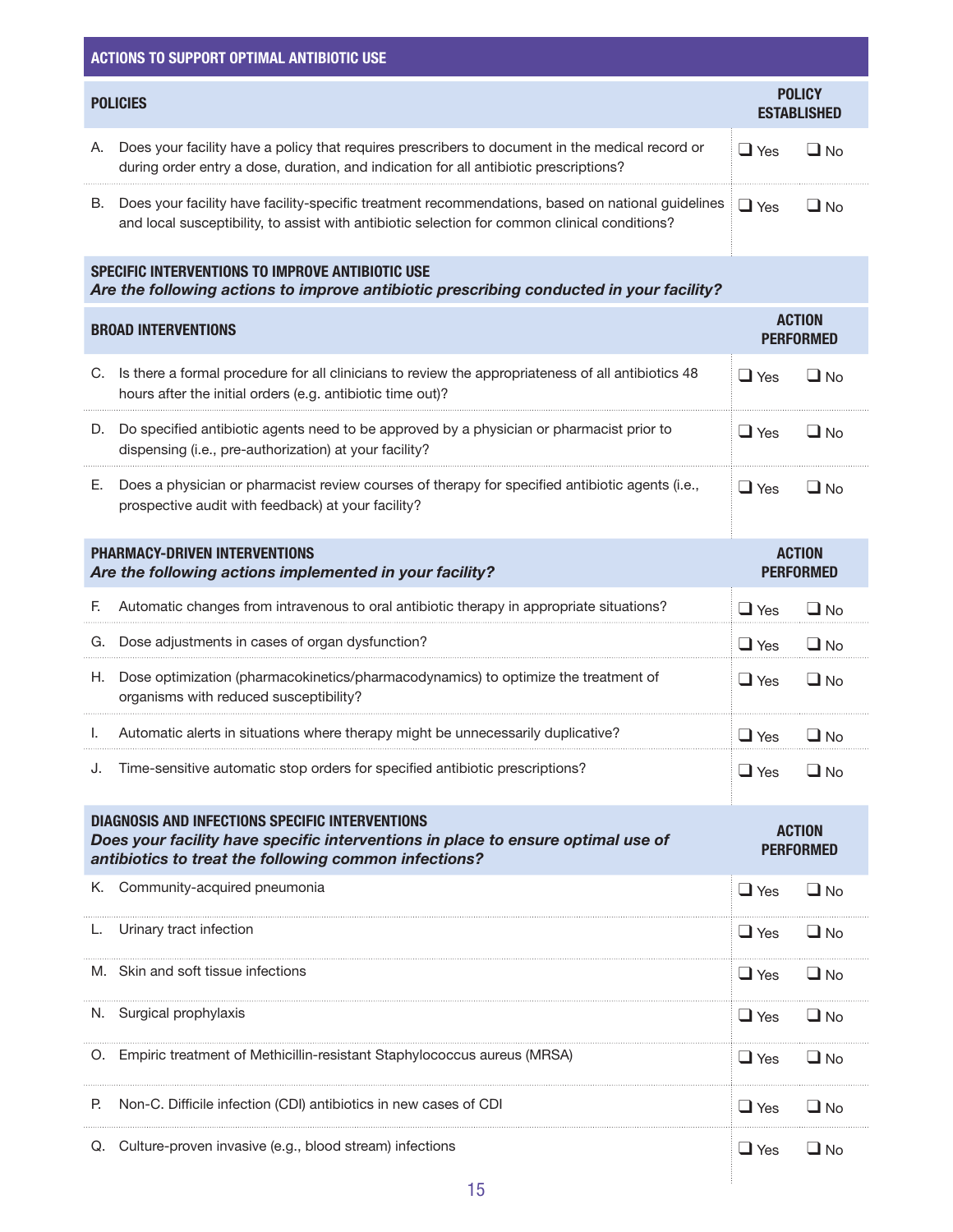| TRACKING: MONITORING ANTIBIOTIC PRESCRIBING, USE, AND RESISTANCE                                                                   |                                                                                                                                |            |                                    |  |  |  |  |
|------------------------------------------------------------------------------------------------------------------------------------|--------------------------------------------------------------------------------------------------------------------------------|------------|------------------------------------|--|--|--|--|
| <b>PROCESS MEASURES</b>                                                                                                            |                                                                                                                                |            | <b>MEASURE</b><br><b>PERFORMED</b> |  |  |  |  |
| А.                                                                                                                                 | Does your stewardship program monitor adherence to a documentation policy (dose, duration,<br>and indication)?                 | $\Box$ Yes | $\Box$ No                          |  |  |  |  |
| В.                                                                                                                                 | Does your stewardship program monitor adherence to facility-specific treatment<br>recommendations?                             | $\Box$ Yes | $\Box$ No                          |  |  |  |  |
| C.                                                                                                                                 | Does your stewardship program monitor compliance with one of more of the specific<br>interventions in place?                   | $\Box$ Yes | $\Box$ No                          |  |  |  |  |
| <b>ANTIBIOTIC USE AND OUTCOME MEASURES</b>                                                                                         |                                                                                                                                |            | <b>MEASURE</b><br><b>PERFORMED</b> |  |  |  |  |
| D.                                                                                                                                 | Does your facility track rates of C. difficile infection?                                                                      | $\Box$ Yes | $\Box$ No                          |  |  |  |  |
| Е.                                                                                                                                 | Does your facility produce an antibiogram (cumulative antibiotic susceptibility report?                                        | $\Box$ Yes | $\Box$ No                          |  |  |  |  |
| Does your facility monitor antibiotic use (consumption) at the unit and/or facility wide<br>level by one of the following metrics: |                                                                                                                                |            | <b>MEASURE</b><br><b>PERFORMED</b> |  |  |  |  |
| F.                                                                                                                                 | By counts of antibiotic(s) administered to patients per day (Days of Therapy; DOT)?                                            | $\Box$ Yes | $\Box$ No                          |  |  |  |  |
|                                                                                                                                    | G. By number of grams of antibiotics used (Defined Daily Dose, DDD)?                                                           | $\Box$ Yes | $\Box$ No                          |  |  |  |  |
|                                                                                                                                    | H. By direct expenditure for antibiotics (purchasing costs)?                                                                   | $\Box$ Yes | $\Box$ No                          |  |  |  |  |
| REPORTING INFORMATION TO STAFF ON IMPROVING ANTIBIOTIC USE AND RESISTANCE                                                          |                                                                                                                                |            |                                    |  |  |  |  |
| Α.                                                                                                                                 | Does you stewardship program share facility-specific reports on antibiotic use with prescribers?                               | $\Box$ Yes | $\Box$ No                          |  |  |  |  |
|                                                                                                                                    | B. Has a current antibiogram been distributed to prescribers at your facility?                                                 | $\Box$ Yes | $\Box$ No                          |  |  |  |  |
|                                                                                                                                    | C. Do prescribers ever receive direct, personalized communication about how they can improve<br>their antibiotic prescribing?  | $\Box$ Yes | $\Box$ No                          |  |  |  |  |
|                                                                                                                                    | <b>EDUCATION</b>                                                                                                               |            |                                    |  |  |  |  |
| А.                                                                                                                                 | Does your stewardship program provide education to clinicians and other relevant staff on<br>improving antibiotic prescribing? | $\Box$ Yes | $\Box$ No                          |  |  |  |  |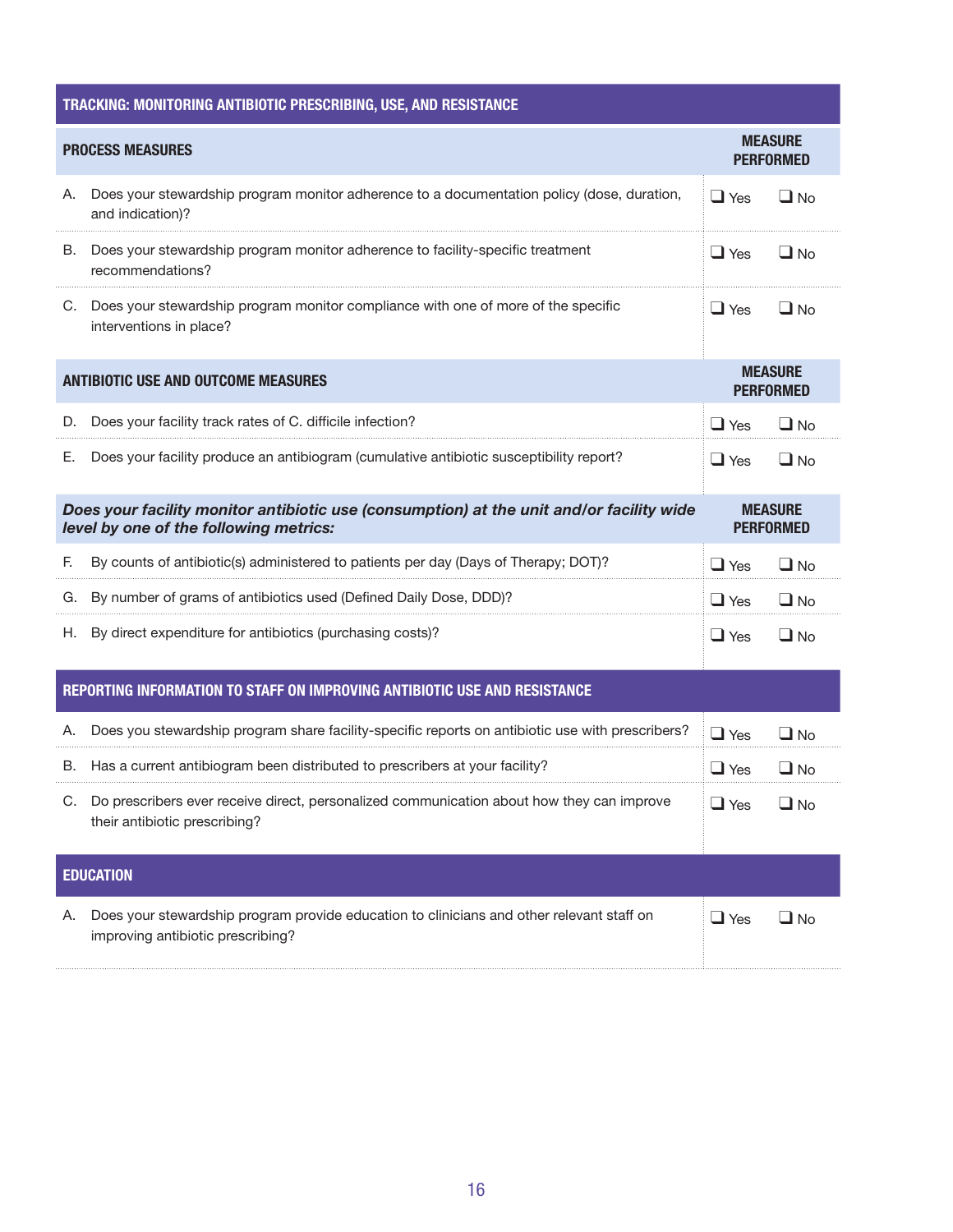### References

- 2. Dellinger RP, Levy MM, Rhodes A, et al. Surviving Sepsis Campaign: international guidelines for management of severe sepsis and septic shock, 2012. *Intensive care medicine.* Feb 2013;39(2):165–228.
- 3. Camins BC, King MD, Wells JB, et al. Impact of an antimicrobial utilization program on antimicrobial use at a large teaching hospital: a randomized controlled trial. *Infection control and hospital epidemiology : the official journal of the Society of Hospital Epidemiologists of America.* Oct 2009;30(10): 931–938.
- 4. Ingram PR, Seet JM, Budgeon CA, Murray R. Point-prevalence study of inappropriate antibiotic use at a tertiary Australian hospital. *Internal medicine journal.* Jun 2012;42(6):719–721.
- 5. Levin PD, Idrees S, Sprung CL, et al. Antimicrobial use in the ICU: indications and accuracy—an observational trial. *Journal of hospital medicine : an official publication of the Society of Hospital Medicine.* Nov–Dec 2012;7(9):672–678.
- 6. Patel SJ, Oshodi A, Prasad P, et al. Antibiotic use in neonatal intensive care units and adherence with Centers for Disease Control and Prevention 12 Step Campaign to Prevent Antimicrobial Resistance. *The Pediatric infectious disease journal.* Dec 2009;28(12):1047–1051.
- 7. Dellit TH, Owens RC, McGowan JE, Jr., et al. Infectious Diseases Society of America and the Society for Healthcare Epidemiology of America guidelines for developing an institutional program to enhance antimicrobial stewardship. *Clinical infectious diseases : an official publication of the Infectious Diseases Society of America.* Jan 15 2007;44(2):159–177.
- 8. Fridkin SK, Baggs J, Fagan R, et al. Vital Signs: Improving Antibiotic Use Among Hospitalized Patients. *MMWR. Morbidity and mortality weekly report.* 2014;63.
- 9. Alshammari TM, Larrat EP, Morrill HJ, Caffrey AR, Quilliam BJ, Laplante KL. Risk of hepatotoxicity associated with fluoroquinolones: A national casecontrol safety study. *American journal of health-system pharmacy : AJHP : official journal of the American Society of Health-System Pharmacists.* Jan 1 2014;71(1):37–43.
- 10. Boggs SR, Cunnion KM, Raafat RH. Ceftriaxone-induced hemolysis in a child with Lyme arthritis: a case for antimicrobial stewardship. *Pediatrics.* Nov 2011;128(5):e1289–1292.
- 11. Hensgens MP, Goorhuis A, Dekkers OM, Kuijper EJ. Time interval of increased risk for *Clostridium difficile* infection after exposure to antibiotics. *The Journal of antimicrobial chemotherapy.* Mar 2012;67(3):742–748.
- 12. Lapi F, Wilchesky M, Kezouh A, Benisty JI, Ernst P, Suissa S. Fluoroquinolones and the risk of serious arrhythmia: a population-based study. *Clinical infectious diseases : an official publication of the Infectious Diseases Society of America.* Dec 2012;55(11):1457–1465.
- 13. Huttner A, Harbarth S, Carlet J, et al. Antimicrobial resistance: a global view from the 2013 World Healthcare-Associated Infections Forum. *Antimicrobial resistance and infection control.* Nov 18 2013;2(1):31.
- 14. Centers for Disease Control and Prevention. *Antibiotic resistance threats in the United States, 2013.* Atlanta, GA: CDC;2013.
- 15. Centers for Disease Control and Prevention. CDC's Top Ten: 5 Health Achievements in 2013 and 5 Health Threats in 2014. 2013; [http://blogs.cdc.](http://blogs.cdc.gov/cdcworksforyou24-7/2013/12/cdc%e2%80%99s-top-ten-5-health-achievements-in-2013-and-5-health-threats-in-2014/) [gov/cdcworksforyou24-7/2013/12/cdc%e2%80%99s-top-ten-5-health](http://blogs.cdc.gov/cdcworksforyou24-7/2013/12/cdc%e2%80%99s-top-ten-5-health-achievements-in-2013-and-5-health-threats-in-2014/)[achievements-in-2013-and-5-health-threats-in-2014/](http://blogs.cdc.gov/cdcworksforyou24-7/2013/12/cdc%e2%80%99s-top-ten-5-health-achievements-in-2013-and-5-health-threats-in-2014/) Accessed 2/24/2014.
- 16. Siegel JD; Rhinehart E; Jackson M; Chiarello L; Healthcare Infection Control Practices Advisory Committee. Management of Multidrug-Resistant Organisms In Healthcare Settings, 2006. 2006; [http://www.cdc.gov/hicpac/](http://www.cdc.gov/hicpac/pdf/MDRO/MDROGuideline2006.pdf) [pdf/MDRO/MDROGuideline2006.pdf](http://www.cdc.gov/hicpac/pdf/MDRO/MDROGuideline2006.pdf) Accessed 2/24/2014.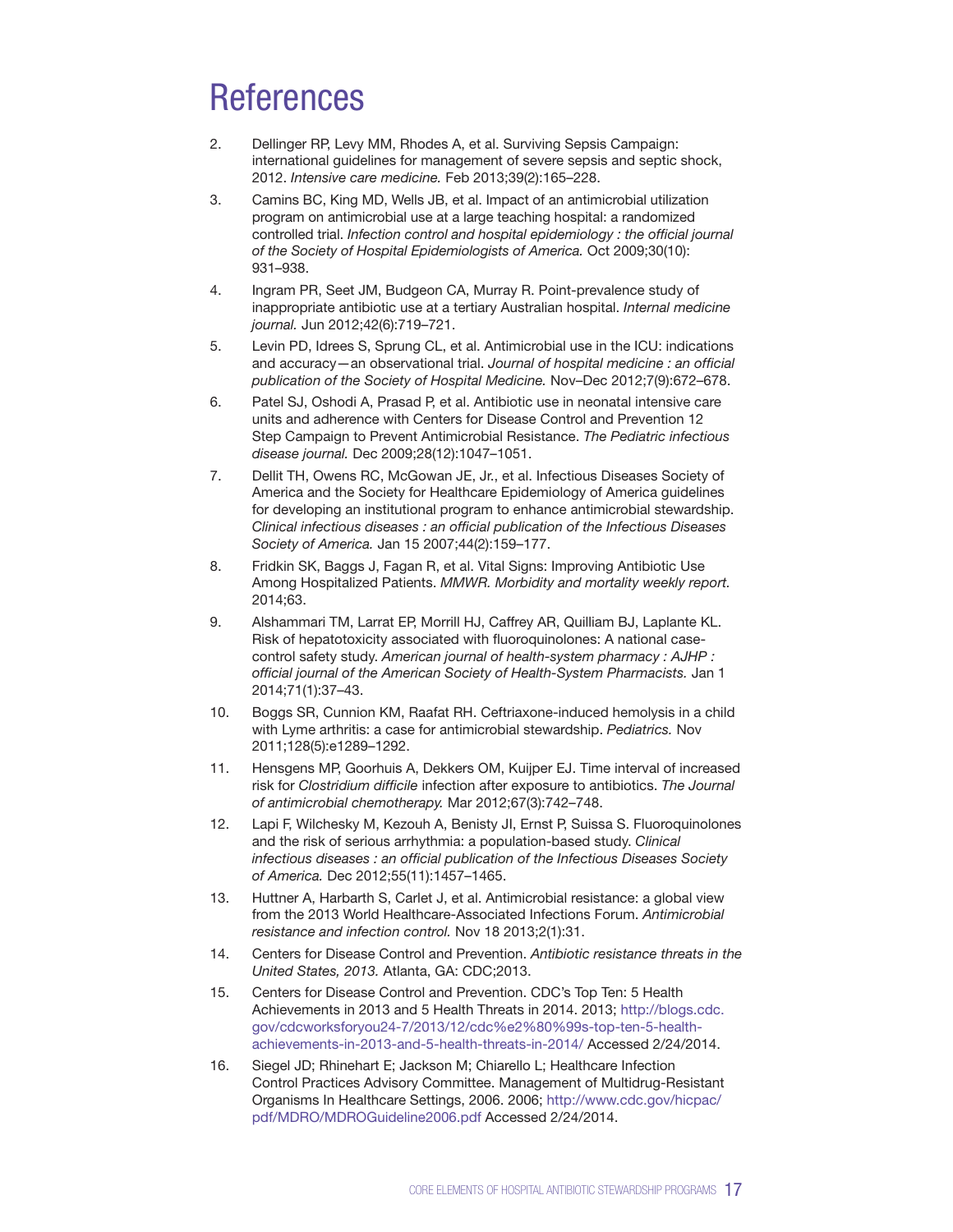- 17. Centers for Disease Control and Prevention. Get Smart: Know When Antibiotics Work. http://www.cdc.gov/getsmart/healthcare/ Accessed 2/24/2014.
- 18. Davey P, Brown E, Charani E, et al. Interventions to improve antibiotic prescribing practices for hospital inpatients. *The Cochrane database of systematic reviews.* 2013;4:CD003543.
- 19. Malani AN, Richards PG, Kapila S, Otto MH, Czerwinski J, Singal B. Clinical and economic outcomes from a community hospital's antimicrobial stewardship program. *American journal of infection control.* Feb 2013; 41(2):145–148.
- 20. Stach LM, Hedican EB, Herigon JC, Jackson MA, Newland JG. Clinicians' Attitudes Towards an Antimicrobial Stewardship Program at a Children's Hospital. *Journal of the Pediatric Infectious Diseases Society.* September 1, 2012 2012;1(3):190–197.
- 21. Kaki R, Elligsen M, Walker S, Simor A, Palmay L, Daneman N. Impact of antimicrobial stewardship in critical care: a systematic review. *The Journal of antimicrobial chemotherapy.* Jun 2011;66(6):1223–1230.
- 22. Nowak MA, Nelson RE, Breidenbach JL, Thompson PA, Carson PJ. Clinical and economic outcomes of a prospective antimicrobial stewardship program. *American journal of health-system pharmacy : AJHP : official journal of the American Society of Health-System Pharmacists.* Sep 1 2012;69(17): 1500–1508.
- 23. Bishop J, Parry MF, Hall T. Decreasing *Clostridium difficile* infections in surgery: impact of a practice bundle incorporating a resident rounding protocol. *Connecticut medicine.* Feb 2013;77(2):69–75.
- 24. Leung V, Gill S, Sauve J, Walker K, Stumpo C, Powis J. Growing a "positive culture" of antimicrobial stewardship in a community hospital. *The Canadian journal of hospital pharmacy.* Sep 2011;64(5):314–320.
- 25. Valiquette L, Cossette B, Garant MP, Diab H, Pepin J. Impact of a reduction in the use of high-risk antibiotics on the course of an epidemic of *Clostridium difficile*-associated disease caused by the hypervirulent NAP1/027 strain. *Clinical infectious diseases : an official publication of the Infectious Diseases Society of America.* Sep 1 2007;45 Suppl 2:S112–121.
- 26. DiazGranados CA. Prospective audit for antimicrobial stewardship in intensive care: impact on resistance and clinical outcomes. *American journal of infection control.* Aug 2012;40(6):526–529.
- 27. Elligsen M, Walker SA, Pinto R, et al. Audit and feedback to reduce broadspectrum antibiotic use among intensive care unit patients: a controlled interrupted time series analysis. *Infection control and hospital epidemiology : the official journal of the Society of Hospital Epidemiologists of America.* Apr 2012;33(4):354–361.
- 28. Griffith M, Postelnick M, Scheetz M. Antimicrobial stewardship programs: methods of operation and suggested outcomes. *Expert review of anti-infective therapy.* Jan 2012;10(1):63–73.
- 29. Roberts RR, Hota B, Ahmad I, et al. Hospital and societal costs of antimicrobial-resistant infections in a Chicago teaching hospital: implications for antibiotic stewardship. *Clinical infectious diseases : an official publication of the Infectious Diseases Society of America.* Oct 15 2009;49(8):1175–1184.
- 30. Sick AC, Lehmann CU, Tamma PD, Lee CK, Agwu AL. Sustained savings from a longitudinal cost analysis of an internet-based preapproval antimicrobial stewardship program. *Infection control and hospital epidemiology : the official journal of the Society of Hospital Epidemiologists of America.* Jun 2013;34(6):573–580.
- 31. Standiford HC, Chan S, Tripoli M, Weekes E, Forrest GN. Antimicrobial stewardship at a large tertiary care academic medical center: cost analysis before, during, and after a 7-year program. *Infection control and hospital epidemiology : the official journal of the Society of Hospital Epidemiologists of America.* Apr 2012;33(4):338–345.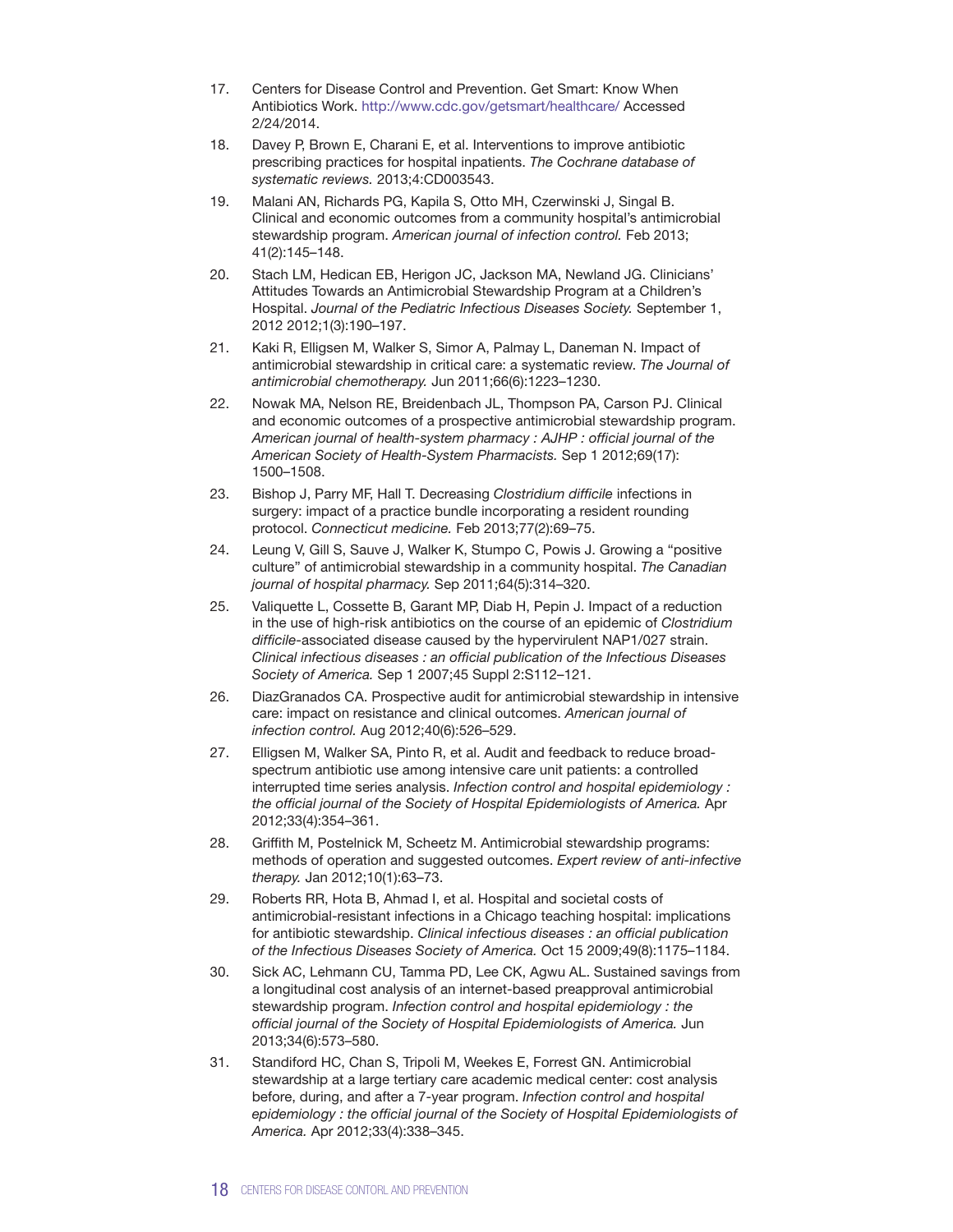- 32. The Joint Commission. Antimicrobial Stewardship Toolkit. 2013; [http://store.](http://store.jcrinc.com/antimicrobial-stewardship-toolkit/) [jcrinc.com/antimicrobial-stewardship-toolkit/](http://store.jcrinc.com/antimicrobial-stewardship-toolkit/). Accessed 2/24/2014.
- 33. American Society of Health-System Pharmacists. Implementing Antimicrobial Stewardship Programs in Health Systems: An Interprofessional Team Approach. 2013; [www.leadstewardship.org.](www.leadstewardship.org) Accessed 2/24/2014.
- 34. Yam P, Fales D, Jemison J, Gillum M, Bernstein M. Implementation of an antimicrobial stewardship program in a rural hospital. *American journal of health-system pharmacy : AJHP : official journal of the American Society of Health-System Pharmacists.* Jul 1 2012;69(13):1142–1148.
- 35. Goff DA, Bauer KA, Reed EE, Stevenson KB, Taylor JJ, West JE. Is the "Low-Hanging Fruit" Worth Picking for Antimicrobial Stewardship Programs? *Clinical infectious diseases : an official publication of the Infectious Diseases Society of America.* Jun 7 2012.
- 36. Ohl CA, Dodds Ashley ES. Antimicrobial stewardship programs in community hospitals: the evidence base and case studies. *Clinical infectious diseases : an official publication of the Infectious Diseases Society of America.* Aug 2011;53 Suppl 1:S23–28; quiz S29–30.
- 37. Laible BR, Nazir J, Assimacopoulos AP, Schut J. Implementation of a pharmacist-led antimicrobial management team in a community teaching hospital: use of pharmacy residents and pharmacy students in a prospective audit and feedback approach. *Journal of pharmacy practice.* Dec 2010; 23(6):531–535.
- 38. Rohde JM, Jacobsen D, Rosenberg DJ. Role of the Hospitalist in Antimicrobial Stewardship: A Review of Work Completed and Description of a Multisite Collaborative. *Clinical therapeutics.* Jun 5 2013.
- 39. Srinivasan A. Engaging hospitalists in antimicrobial stewardship: the CDC perspective. *Journal of hospital medicine : an official publication of the Society of Hospital Medicine.* Jan 2011;6 Suppl 1:S31–33.
- 40. Moody J, Cosgrove SE, Olmsted R, et al. Antimicrobial stewardship: a collaborative partnership between infection preventionists and health care epidemiologists. *American journal of infection control.* Mar 2012;40(2):94–95.
- 41. Agwu AL, Lee CK, Jain SK, et al. A World Wide Web-based antimicrobial stewardship program improves efficiency, communication, and user satisfaction and reduces cost in a tertiary care pediatric medical center. *Clinical infectious diseases : an official publication of the Infectious Diseases Society of America.* Sep 15 2008;47(6):747–753.
- 42. Amadeo B, Dumartin C, Parneix P, Fourrier-Reglat A, Rogues AM. Relationship between antibiotic consumption and antibiotic policy: an adjusted analysis in the French healthcare system. *The Journal of antimicrobial chemotherapy.* Feb 2011;66(2):434–442.
- 43. Pestotnik SL. Expert clinical decision support systems to enhance antimicrobial stewardship programs: insights from the society of infectious diseases pharmacists. *Pharmacotherapy.* Aug 2005;25(8):1116–1125.
- 44. Kullar R, Goff DA, Schulz LT, Fox BC, Rose WE. The EPIC Challenge of Optimizing Antimicrobial Stewardship: the Role of Electronic Medical Records and Technology. *Clinical infectious diseases : an official publication of the Infectious Diseases Society of America.* May 15 2013.
- 45. Fridkin SK, Srinivasan A. Implementing a strategy for monitoring inpatient antimicrobial use among hospitals in the United States. *Clinical infectious diseases : an official publication of the Infectious Diseases Society of America.*  Feb 2014;58(3):401–406.
- 46. Evans RS, Pestotnik SL, Classen DC, et al. A computer-assisted management program for antibiotics and other antiinfective agents. *The New England journal of medicine.* Jan 22 1998;338(4):232–238.
- 47. Edwards R, Drumright L, Kiernan M, Holmes A. Covering more Territory to Fight Resistance: Considering Nurses' Role in Antimicrobial Stewardship. *Journal of infection prevention.* Jan 2011;12(1):6–10.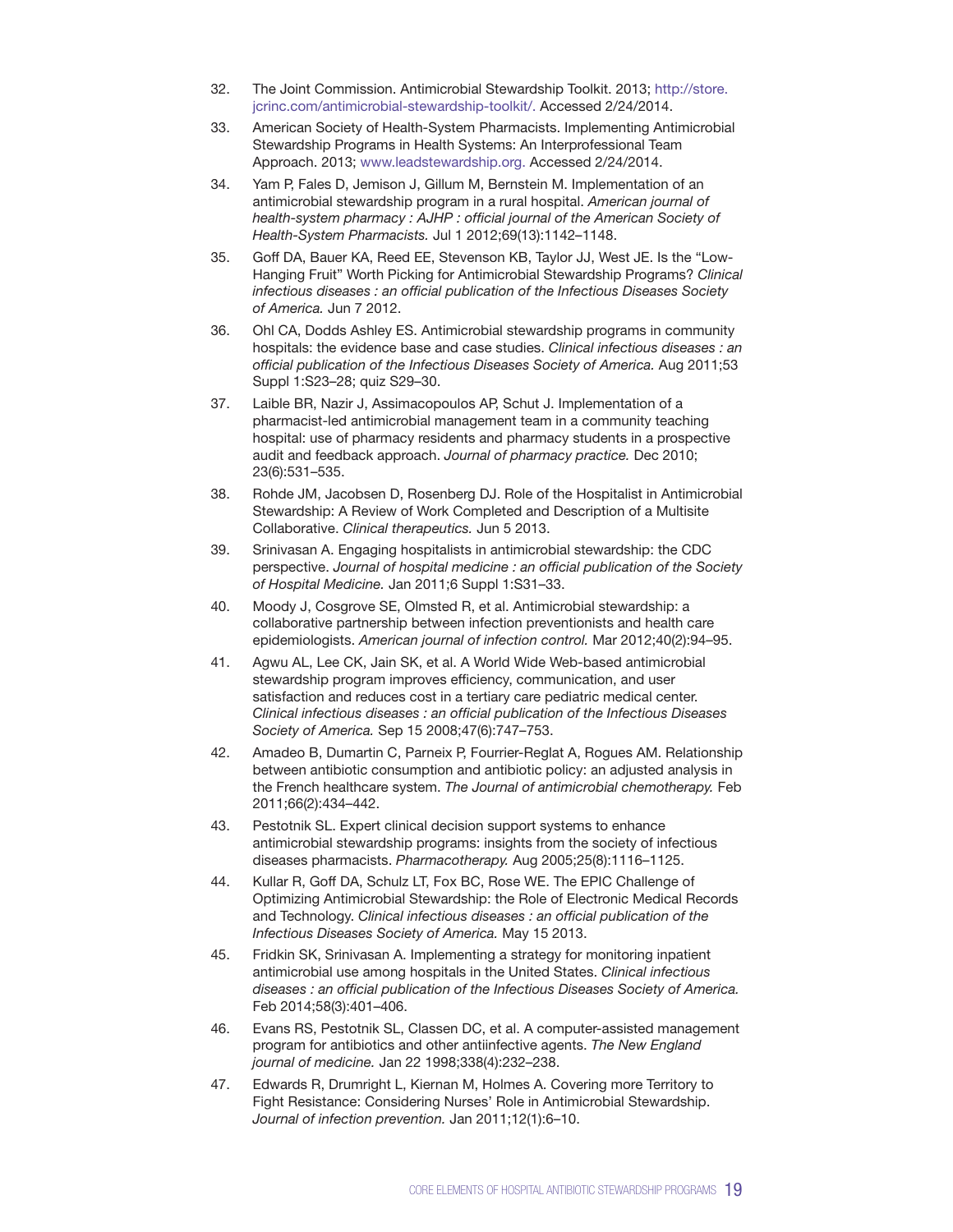- 48. Cheng VC, To KK, Li IW, et al. Antimicrobial stewardship program directed at broad-spectrum intravenous antibiotics prescription in a tertiary hospital. *European journal of clinical microbiology & infectious diseases : official publication of the European Society of Clinical Microbiology.* Dec 2009;28(12):1447–1456.
- 49. Braxton CC, Gerstenberger PA, Cox GG. Improving antibiotic stewardship: order set implementation to improve prophylactic antimicrobial prescribing in the outpatient surgical setting. *The Journal of ambulatory care management.*  Apr–Jun 2010;33(2):131–140.
- 50. Malcolm W, Nathwani D, Davey P, et al. From intermittent antibiotic point prevalence surveys to quality improvement: experience in Scottish hospitals. *Antimicrobial resistance and infection control.* 2013;2(1):3.
- 51. Morris AM, Stewart TE, Shandling M, McIntaggart S, Liles WC. Establishing an antimicrobial stewardship program. *Healthcare quarterly.* 2010;13(2):64–70.
- 52. CDC, Institute for Healthcare Improvement. Antibiotic Stewardship Drivers and Change Package. 2013; [http://www.cdc.gov/getsmart/healthcare/improve](http://www.cdc.gov/getsmart/healthcare/improve-efforts/driver-diagram/)[efforts/driver-diagram/.](http://www.cdc.gov/getsmart/healthcare/improve-efforts/driver-diagram/) Accessed 2/24/2014.
- 53. Gerber JS, Kronman MP, Ross RK, et al. Identifying Targets for Antimicrobial Stewardship in Children's Hospitals. *Infection control and hospital epidemiology : the official journal of the Society of Hospital Epidemiologists of America.* Dec 2013;34(12):1252–1258.
- 54. Bornard L, Dellamonica J, Hyvernat H, et al. Impact of an assisted reassessment of antibiotic therapies on the quality of prescriptions in an intensive care unit. *Medecine et maladies infectieuses.* Sep 2011;41(9): 480–485.
- 55. Kaye KS. Antimicrobial de-escalation strategies in hospitalized patients with pneumonia, intra-abdominal infections, and bacteremia. *Journal of hospital medicine : an official publication of the Society of Hospital Medicine. Jan* 2012;7 Suppl 1:S13–21.
- 56. Pardo J, Klinker KP, Borgert SJ, Trikha G, Rand KH, Ramphal R. Time to Positivity of Blood Cultures Supports Antibiotic De-escalation at 48 Hours. *The Annals of pharmacotherapy.* Nov 18 2013.
- 57. Stocker M, Ferrao E, Banya W, Cheong J, Macrae D, Furck A. Antibiotic surveillance on a paediatric intensive care unit: easy attainable strategy at low costs and resources. *BMC pediatrics.* 2012;12:196.
- 58. Dancer SJ, Kirkpatrick P, Corcoran DS, Christison F, Farmer D, Robertson C. Approaching zero: temporal effects of a restrictive antibiotic policy on hospital-acquired *Clostridium difficile,* extended-spectrum beta-lactamaseproducing coliforms and meticillin-resistant *Staphylococcus aureus. International journal of antimicrobial agents.* Feb 2013;41(2):137–142.
- 59. Di Pentima MC, Chan S. Impact of antimicrobial stewardship program on vancomycin use in a pediatric teaching hospital. *The Pediatric infectious disease journal.* Aug 2010;29(8):707–711.
- 60. Toth NR, Chambers RM, Davis SL. Implementation of a care bundle for antimicrobial stewardship. *American journal of health-system pharmacy : AJHP : official journal of the American Society of Health-System Pharmacists.* May 1 2010;67(9):746–749.
- 61. Jenkins TC, Sabel AL, Sarcone EE, Price CS, Mehler PS, Burman WJ. Skin and soft-tissue infections requiring hospitalization at an academic medical center: opportunities for antimicrobial stewardship. *Clinical infectious diseases : an official publication of the Infectious Diseases Society of America.* Oct 15 2010;51(8):895–903.
- 62. McCallum AD, Sutherland RK, Mackintosh CL. Improving antimicrobial prescribing: implementation of an antimicrobial IV-to-oral switch policy. *The journal of the Royal College of Physicians of Edinburgh.* Dec 2013;43(4): 294–300.
- 63. Canton R, Bryan J. Global antimicrobial resistance: from surveillance to stewardship. Part 2: stewardship initiatives. *Expert review of anti-infective therapy.* Dec 2012;10(12):1375–1377.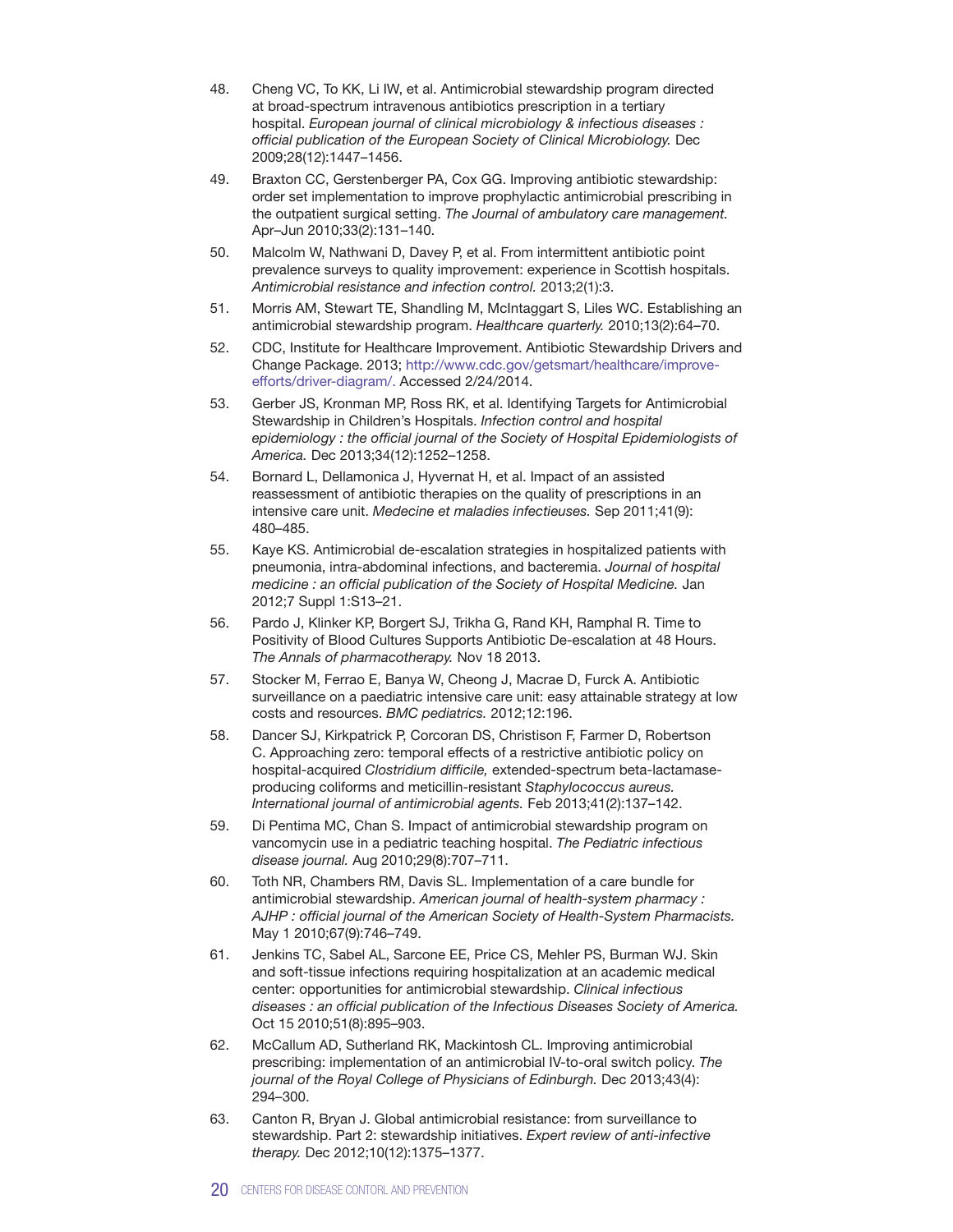- 64. Avdic E, Cushinotto LA, Hughes AH, et al. Impact of an antimicrobial stewardship intervention on shortening the duration of therapy for communityacquired pneumonia. *Clinical infectious diseases : an official publication of the Infectious Diseases Society of America.* Jun 2012;54(11):1581–1587.
- 65. Rattanaumpawan P, Morales KH, Binkley S, et al. Impact of antimicrobial stewardship programme changes on unnecessary double anaerobic coverage therapy. *The Journal of antimicrobial chemotherapy.* Nov 2011;66(11): 2655–2658.
- 66. Gomez MI, Acosta-Gnass SI, Mosqueda-Barboza L, Basualdo JA. Reduction in surgical antibiotic prophylaxis expenditure and the rate of surgical site infection by means of a protocol that controls the use of prophylaxis. *Infection control and hospital epidemiology : the official journal of the Society of Hospital Epidemiologists of America.* Dec 2006;27(12):1358–1365.
- 67. Ostrowsky B, Sharma S, Defino M, et al. Antimicrobial stewardship and automated pharmacy technology improve antibiotic appropriateness for community-acquired pneumonia. *Infection control and hospital epidemiology : the official journal of the Society of Hospital Epidemiologists of America.* Jun 2013;34(6):566–572.
- 68. Caterino JM, Stevenson KB. Disagreement between emergency physician and inpatient physician diagnosis of infection in older adults admitted from the emergency department. *Academic emergency medicine : official journal of the Society for Academic Emergency Medicine.* Aug 2012;19(8):908–915.
- 69. Bosso JA, Drew RH. Application of antimicrobial stewardship to optimise management of community acquired pneumonia. *International journal of clinical practice.* Jul 2011;65(7):775–783.
- 70. Mandell LA, Wunderink RG, Anzueto A, et al. Infectious Diseases Society of America/American Thoracic Society consensus guidelines on the management of community-acquired pneumonia in adults. *Clinical infectious diseases : an official publication of the Infectious Diseases Society of America.*  Mar 1 2007;44 Suppl 2:S27–72.
- 71. Bradley JS, Byington CL, Shah SS, et al. Executive summary: the management of community-acquired pneumonia in infants and children older than 3 months of age: clinical practice guidelines by the Pediatric Infectious Diseases Society and the Infectious Diseases Society of America. *Clinical infectious diseases : an official publication of the Infectious Diseases Society of America.* Oct 2011;53(7):617–630.
- 72. Nicolle LE. Asymptomatic bacteriuria. *Current opinion in infectious diseases.* Feb 2014;27(1):90–96.
- 73. Gandhi T, Flanders SA, Markovitz E, Saint S, Kaul DR. Importance of urinary tract infection to antibiotic use among hospitalized patients. *Infection control and hospital epidemiology : the official journal of the Society of Hospital Epidemiologists of America.* Feb 2009;30(2):193–195.
- 74. Drekonja DM, Abbo LM, Kuskowski MA, Gnadt C, Shukla B, Johnson JR. A survey of resident physicians' knowledge regarding urine testing and subsequent antimicrobial treatment. *American journal of infection control.* Oct 2013;41(10):892–896.
- 75. Hermanides HS, Hulscher ME, Schouten JA, Prins JM, Geerlings SE. Development of quality indicators for the antibiotic treatment of complicated urinary tract infections: a first step to measure and improve care. *Clinical infectious diseases : an official publication of the Infectious Diseases Society of America.* Mar 1 2008;46(5):703–711.
- 76. Slekovec C, Leroy J, Vernaz-Hegi N, et al. Impact of a region wide antimicrobial stewardship guideline on urinary tract infection prescription patterns. *International journal of clinical pharmacy.* Apr 2012;34(2):325–329.
- 77. Hooton TM, Bradley SF, Cardenas DD, et al. Diagnosis, prevention, and treatment of catheter-associated urinary tract infection in adults: 2009 International Clinical Practice Guidelines from the Infectious Diseases Society of America. *Clinical infectious diseases : an official publication of the Infectious Diseases Society of America.* Mar 1 2010;50(5):625–663.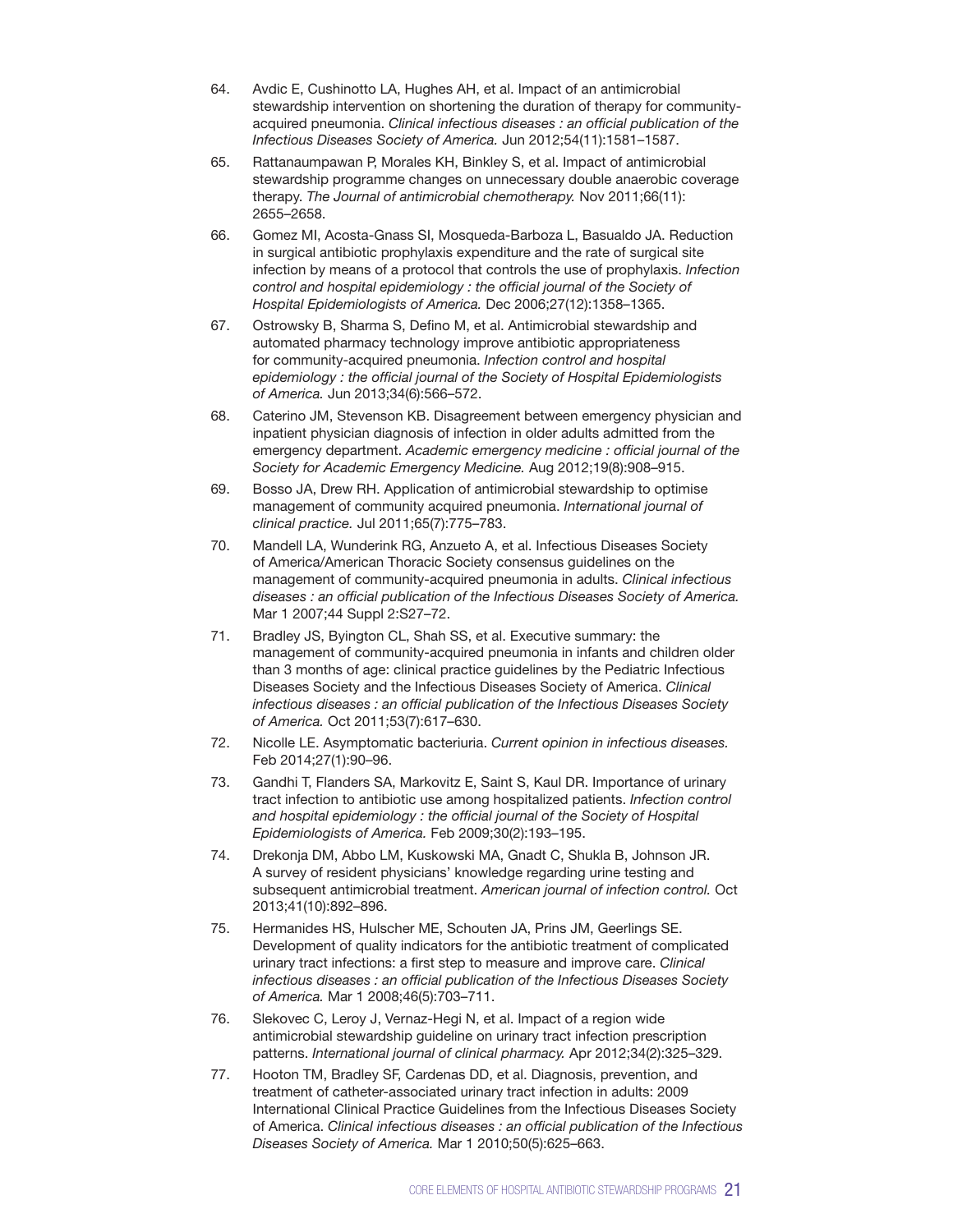- 78. Gupta K, Hooton TM, Naber KG, et al. International clinical practice guidelines for the treatment of acute uncomplicated cystitis and pyelonephritis in women: A 2010 update by the Infectious Diseases Society of America and the European Society for Microbiology and Infectious Diseases. *Clinical infectious diseases : an official publication of the Infectious Diseases Society of America.* Mar 1 2011;52(5):e103–120.
- 79. Stevens DL, Bisno AL, Chambers HF, et al. Practice guidelines for the diagnosis and management of skin and soft-tissue infections. *Clinical infectious diseases : an official publication of the Infectious Diseases Society of America.* Nov 15 2005;41(10):1373–1406.
- 80. Lipsky BA, Berendt AR, Cornia PB, et al. 2012 Infectious Diseases Society of America clinical practice guideline for the diagnosis and treatment of diabetic foot infections. *Clinical infectious diseases : an official publication of the Infectious Diseases Society of America.* Jun 2012;54(12):e132–173.
- 81. Johannsson B, Johnson SJ, Ernst EJ, et al. Antimicrobial Therapy for Bloodstream Infection Due to Methicillin-Susceptible *Staphylococcus aureus* in an Era of Increasing Methicillin Resistance: Opportunities for Antimicrobial Stewardship. *The Annals of pharmacotherapy.* Jun 2012;46(6):904–905.
- 82. Cohen Stuart HMD, Gerding Dale NMD, Stuart Johnson MD, et al. Clinical Practice Guidelines for *Clostridium difficile* Infection in Adults: 2010 Update by the Society for Healthcare Epidemiology of America (SHEA) and the Infectious Diseases Society of America (IDSA). *Infection Control and Hospital Epidemiology.* 2010;31(5):431–455.
- 83. Drekonja DM, Amundson WH, Decarolis DD, Kuskowski MA, Lederle FA, Johnson JR. Antimicrobial use and risk for recurrent *Clostridium difficile* infection. *The American journal of medicine.* Nov 2011;124(11):1081 e1081–1087.
- 84. Harpe SE, Inocencio TJ, Pakyz AL, Oinonen MJ, Polk RE. Characterization of continued antibacterial therapy after diagnosis of hospital-onset *Clostridium difficile* infection: implications for antimicrobial stewardship. *Pharmacotherapy.* Aug 2012;32(8):744–754.
- 85. Shaughnessy MK, Amundson WH, Kuskowski MA, DeCarolis DD, Johnson JR, Drekonja DM. Unnecessary antimicrobial use in patients with current or recent *Clostridium difficile* infection. *Infection control and hospital epidemiology : the official journal of the Society of Hospital Epidemiologists of America.* Feb 2013;34(2):109–116.
- 86. Mullane KM, Miller MA, Weiss K, et al. Efficacy of fidaxomicin versus vancomycin as therapy for *Clostridium difficile* infection in individuals taking concomitant antibiotics for other concurrent infections. *Clinical infectious diseases : an official publication of the Infectious Diseases Society of America.*  Sep 2011;53(5):440–447.
- 87. Garnacho-Montero J, Gutierrez-Pizarraya A, Escoresca-Ortega A, et al. De-escalation of empirical therapy is associated with lower mortality in patients with severe sepsis and septic shock. *Intensive care medicine.* Jan 2014;40(1):32–40.
- 88. Institute for Healthcare Improvement. Science of Improvement: Establishing Measures. 2011; [http://www.ihi.org/knowledge/Pages/HowtoImprove/](http://www.ihi.org/knowledge/Pages/HowtoImprove/ScienceofImprovementEstablishingMeasures.aspx) [ScienceofImprovementEstablishingMeasures.aspx.](http://www.ihi.org/knowledge/Pages/HowtoImprove/ScienceofImprovementEstablishingMeasures.aspx) Accessed 1/14/14.
- 89. Centers for Disease Control and Prevention. Antibiotic audit forms. 2013; [http://www.cdc.gov/getsmart/healthcare/implementation.html.](http://www.cdc.gov/getsmart/healthcare/implementation.html) Accessed 3/3/2014.
- 90. Centers for Disease Control and Prevention. Antimicrobial Use and Resistance (AUR) Module. [http://www.cdc.gov/nhsn/PDFs/pscManual/11pscAURcurrent.](http://www.cdc.gov/nhsn/PDFs/pscManual/11pscAURcurrent.pdf) [pdf](http://www.cdc.gov/nhsn/PDFs/pscManual/11pscAURcurrent.pdf). Accessed 2/24/14.
- 91. World Health Organization Collaborating Centre for Drug Statistics Methodology. ATC Index with DDDs. 2014; [http://www.whocc.no/atc\\_ddd\\_](http://www.whocc.no/atc_ddd_index/) [index/.](http://www.whocc.no/atc_ddd_index/) Accessed 1/14/2014.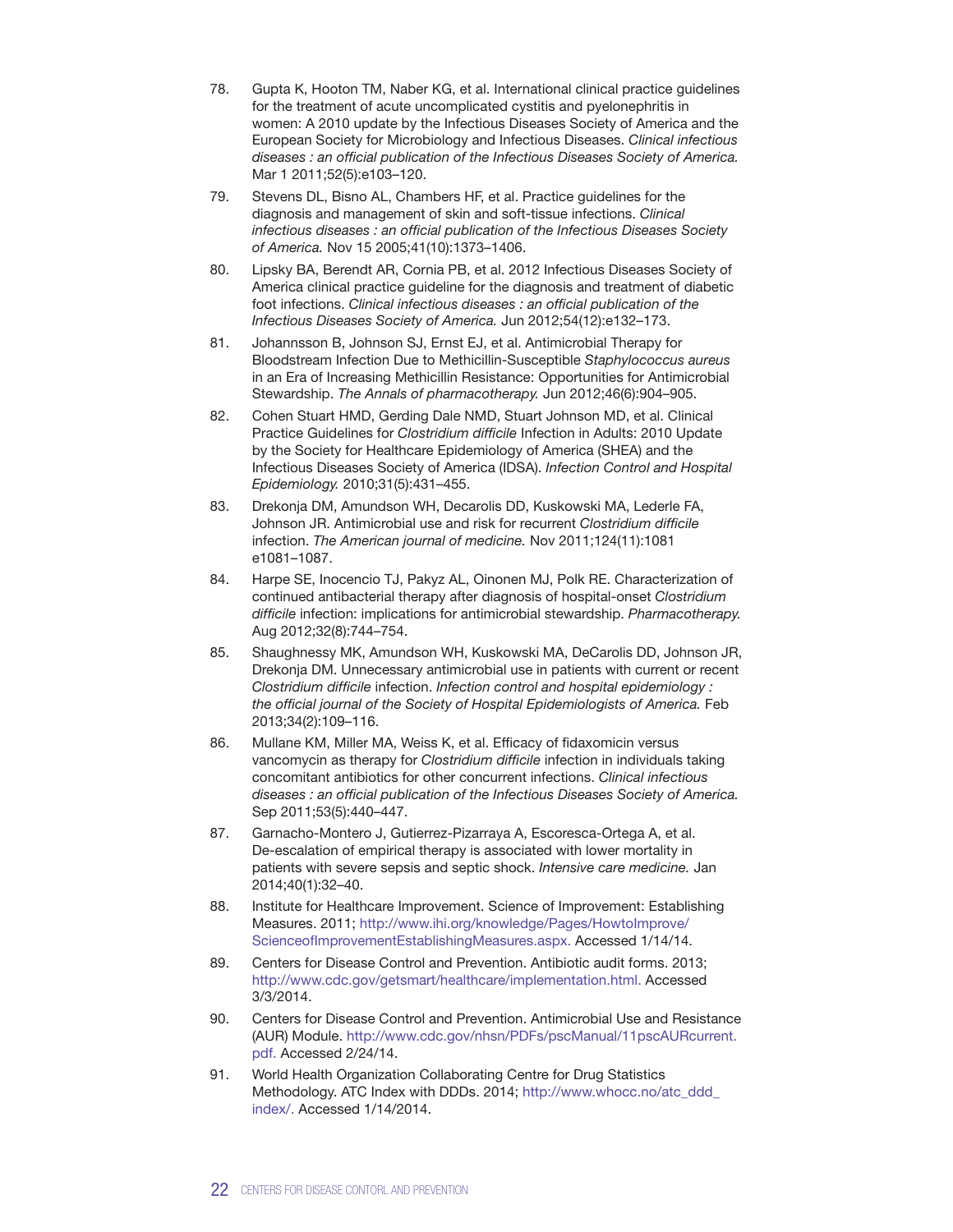- 92. Polk RE, Fox C, Mahoney A, Letcavage J, MacDougall C. Measurement of adult antibacterial drug use in 130 US hospitals: comparison of defined daily dose and days of therapy. *Clinical infectious diseases : an official publication of the Infectious Diseases Society of America.* Mar 1 2007;44(5):664–670.
- 93. Ibrahim OM, Polk RE. Benchmarking antimicrobial drug use in hospitals. *Expert review of anti-infective therapy.* Apr 2012;10(4):445–457.
- 94. Polk RE, Hohmann SF, Medvedev S, Ibrahim O. Benchmarking risk-adjusted adult antibacterial drug use in 70 US academic medical center hospitals. *Clinical infectious diseases : an official publication of the Infectious Diseases Society of America.* Dec 2011;53(11):1100–1110.
- 95. Pakyz AL, MacDougall C, Oinonen M, Polk RE. Trends in antibacterial use in US academic health centers: 2002 to 2006. *Archives of internal medicine.* Nov 10 2008;168(20):2254–2260.
- 96. Fridkin SK, Steward CD, Edwards JR, et al. Surveillance of antimicrobial use and antimicrobial resistance in United States hospitals: project ICARE phase 2. Project Intensive Care Antimicrobial Resistance Epidemiology (ICARE) hospitals. *Clinical infectious diseases : an official publication of the Infectious Diseases Society of America.* Aug 1999;29(2):245–252.
- 97. Government Accounting Office. Antibiotic resistance: data gaps will remain despite HHS taking steps to improve monitoring. GAO-11-406. 2011; [http://](http://www.gao.gov/assets/320/319110.pdf) [www.gao.gov/assets/320/319110.pdf](http://www.gao.gov/assets/320/319110.pdf). Accessed 2/24/2014.
- 98. McGowan JE. Antimicrobial stewardship—the state of the art in 2011: focus on outcome and methods. *Infection control and hospital epidemiology : the official journal of the Society of Hospital Epidemiologists of America.* Apr 2012;33(4):331–337.
- 99. Schulz LT, Fox BC, Polk RE. Can the antibiogram be used to assess microbiologic outcomes after antimicrobial stewardship interventions? A critical review of the literature. *Pharmacotherapy.* Aug 2012;32(8):668–676.
- 100. Schechner V, Temkin E, Harbarth S, Carmeli Y, Schwaber MJ. Epidemiological interpretation of studies examining the effect of antibiotic usage on resistance. *Clinical microbiology reviews.* Apr 2013;26(2):289–307.
- 101. Fishman N. Antimicrobial stewardship. *American journal of infection control.*  Jun 2006;34(5 Suppl 1):S55–63; discussion S64–73.
- 102. Beardsley JR, Williamson JC, Johnson JW, Luther VP, Wrenn RH, Ohl CC. Show me the money: long-term financial impact of an antimicrobial stewardship program. *Infection control and hospital epidemiology : the official journal of the Society of Hospital Epidemiologists of America.* Apr 2012;33(4):398–400.
- 103. Patel SJ, Saiman L, Duchon JM, Evans D, Ferng YH, Larson E. Development of an antimicrobial stewardship intervention using a model of actionable feedback. *Interdisciplinary perspectives on infectious diseases.* 2012;2012:150367.
- 104. Gauthier TP, Lantz E, Heyliger A, Francis SM, Smith L. Internet-Based Institutional Antimicrobial Stewardship Program Resources in Leading US Academic Medical Centers. *Clinical infectious diseases : an official publication of the Infectious Diseases Society of America.* Feb 2014;58(3):445–446.
- 105. Society of Infectious Diseases Pharmacists. Antimicrobial Stewardship: A Certificate Program for Pharmacists. 2012; [http://www.sidp.org/Default.](http://www.sidp.org/Default.aspx?pageId=1442823) [aspx?pageId=1442823](http://www.sidp.org/Default.aspx?pageId=1442823). Accessed 2/24/1014.
- 106. Vlek AL, Bonten MJ, Boel CH. Direct matrix-assisted laser desorption ionization time-of-flight mass spectrometry improves appropriateness of antibiotic treatment of bacteremia. *PloS one.* 2012;7(3):e32589.
- 107. Huang AM, Newton D, Kunapuli A, et al. Impact of rapid organism identification via matrix-assisted laser desorption/ionization time-offlight combined with antimicrobial stewardship team intervention in adult patients with bacteremia and candidemia. *Clinical infectious diseases : an official publication of the Infectious Diseases Society of America.* Nov 2013;57(9):1237–1245.